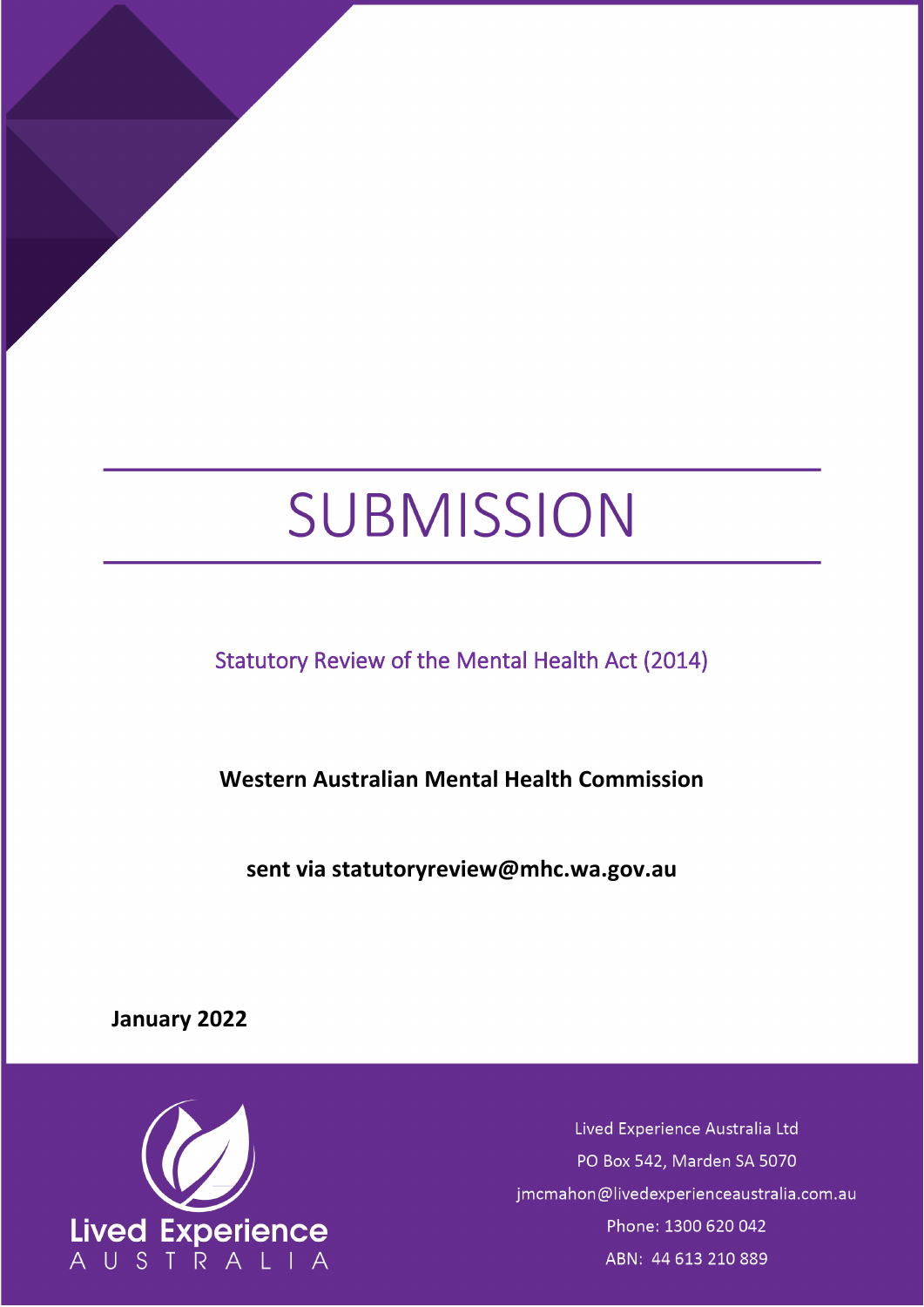## Contents

| 1.9 Referral and detention timeframes - back-to-back use of Forms 1A and 310           |                |
|----------------------------------------------------------------------------------------|----------------|
|                                                                                        |                |
|                                                                                        |                |
|                                                                                        |                |
|                                                                                        |                |
|                                                                                        |                |
| Theme 2                                                                                | .12            |
|                                                                                        |                |
|                                                                                        |                |
|                                                                                        |                |
|                                                                                        |                |
|                                                                                        |                |
| 3.1 Mandatory notification to Mental Health Advocacy Service when child admitted as 14 |                |
|                                                                                        |                |
|                                                                                        |                |
|                                                                                        |                |
|                                                                                        |                |
|                                                                                        |                |
|                                                                                        |                |
|                                                                                        |                |
|                                                                                        | $\overline{2}$ |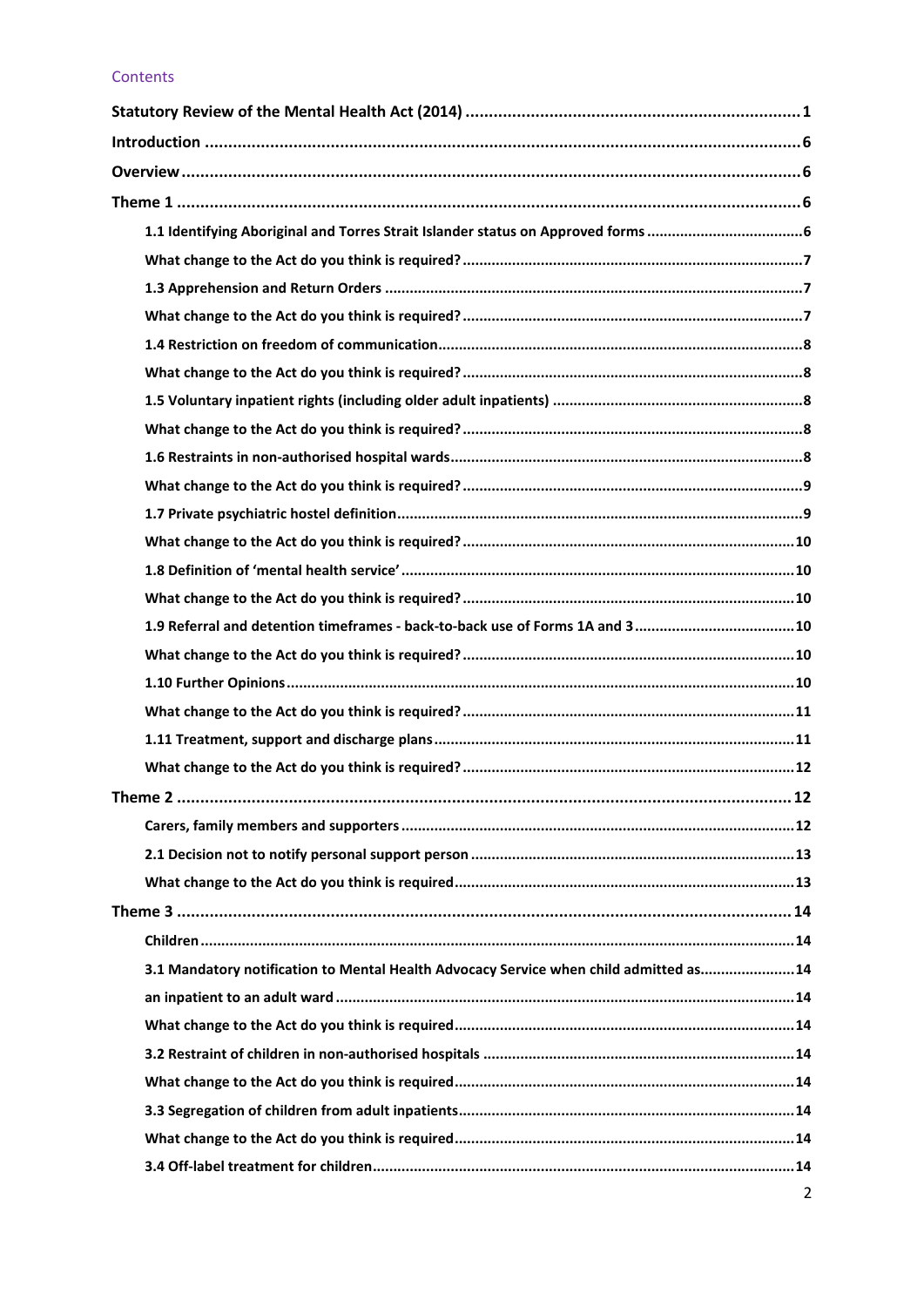| 7.1 Mutual recognition of mental health orders and interstate arrangements 17                  |  |  |  |  |
|------------------------------------------------------------------------------------------------|--|--|--|--|
|                                                                                                |  |  |  |  |
|                                                                                                |  |  |  |  |
|                                                                                                |  |  |  |  |
|                                                                                                |  |  |  |  |
|                                                                                                |  |  |  |  |
| Select Committee Into Alternate Approaches To Reducing Illicit Drug Use And Its Effects On The |  |  |  |  |
|                                                                                                |  |  |  |  |
|                                                                                                |  |  |  |  |
|                                                                                                |  |  |  |  |
|                                                                                                |  |  |  |  |
|                                                                                                |  |  |  |  |
|                                                                                                |  |  |  |  |
|                                                                                                |  |  |  |  |
|                                                                                                |  |  |  |  |
| 1.                                                                                             |  |  |  |  |
| 2.                                                                                             |  |  |  |  |
|                                                                                                |  |  |  |  |
| 1.                                                                                             |  |  |  |  |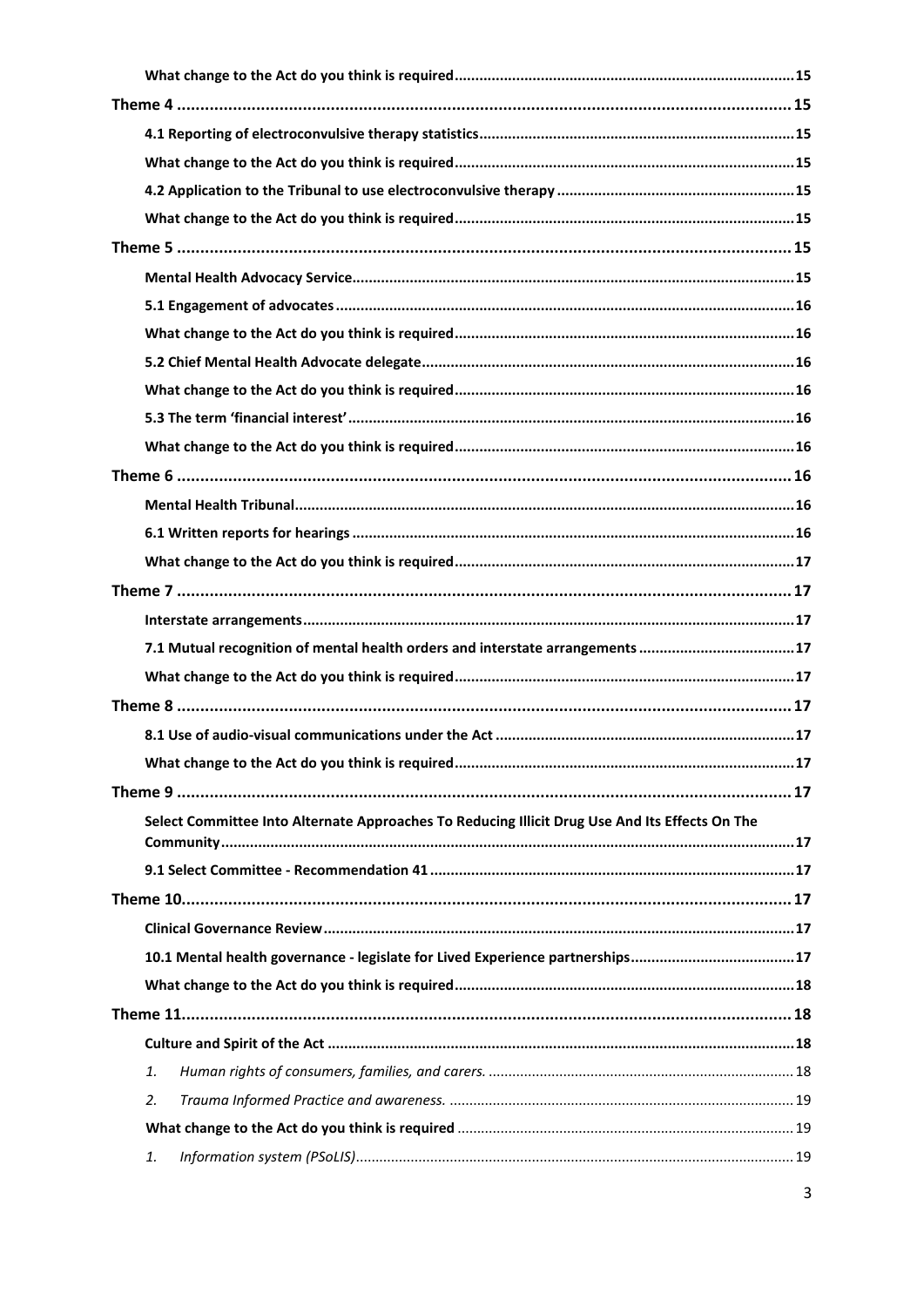| 2.                                                                                                 |                                                                                                |  |  |  |
|----------------------------------------------------------------------------------------------------|------------------------------------------------------------------------------------------------|--|--|--|
| 3.                                                                                                 |                                                                                                |  |  |  |
| 4.                                                                                                 |                                                                                                |  |  |  |
| 5.                                                                                                 |                                                                                                |  |  |  |
|                                                                                                    |                                                                                                |  |  |  |
| 1.                                                                                                 | What needs to be done better to ensure the Objects of the Act and Charter are being met 20     |  |  |  |
|                                                                                                    |                                                                                                |  |  |  |
| 2.                                                                                                 |                                                                                                |  |  |  |
|                                                                                                    |                                                                                                |  |  |  |
|                                                                                                    |                                                                                                |  |  |  |
|                                                                                                    |                                                                                                |  |  |  |
|                                                                                                    |                                                                                                |  |  |  |
|                                                                                                    | LEA has provided comments to the amendments which we believe require some consideration. Those |  |  |  |
| Amendment 3 - Use of reasonable force with respect to a person on: a referral for examination by a |                                                                                                |  |  |  |
|                                                                                                    |                                                                                                |  |  |  |
|                                                                                                    | Amendment 5 - Provide for continuation of detention at a general hospital to allow for further |  |  |  |
|                                                                                                    |                                                                                                |  |  |  |
|                                                                                                    |                                                                                                |  |  |  |
|                                                                                                    |                                                                                                |  |  |  |
|                                                                                                    |                                                                                                |  |  |  |
|                                                                                                    |                                                                                                |  |  |  |
|                                                                                                    |                                                                                                |  |  |  |
|                                                                                                    |                                                                                                |  |  |  |
|                                                                                                    |                                                                                                |  |  |  |
|                                                                                                    |                                                                                                |  |  |  |
|                                                                                                    |                                                                                                |  |  |  |
|                                                                                                    |                                                                                                |  |  |  |
|                                                                                                    |                                                                                                |  |  |  |
|                                                                                                    |                                                                                                |  |  |  |
|                                                                                                    | Amendment 15 - Informing treating psychiatrist of seclusion or bodily restraint 24             |  |  |  |
|                                                                                                    |                                                                                                |  |  |  |
|                                                                                                    | Amendment 17 - Voluntary Patients in locked inpatient mental health services 24                |  |  |  |
|                                                                                                    |                                                                                                |  |  |  |
|                                                                                                    |                                                                                                |  |  |  |
|                                                                                                    | Amendment 20 - Timing of notifications to the Mental Health Advocacy Service24                 |  |  |  |
|                                                                                                    |                                                                                                |  |  |  |
|                                                                                                    |                                                                                                |  |  |  |
|                                                                                                    |                                                                                                |  |  |  |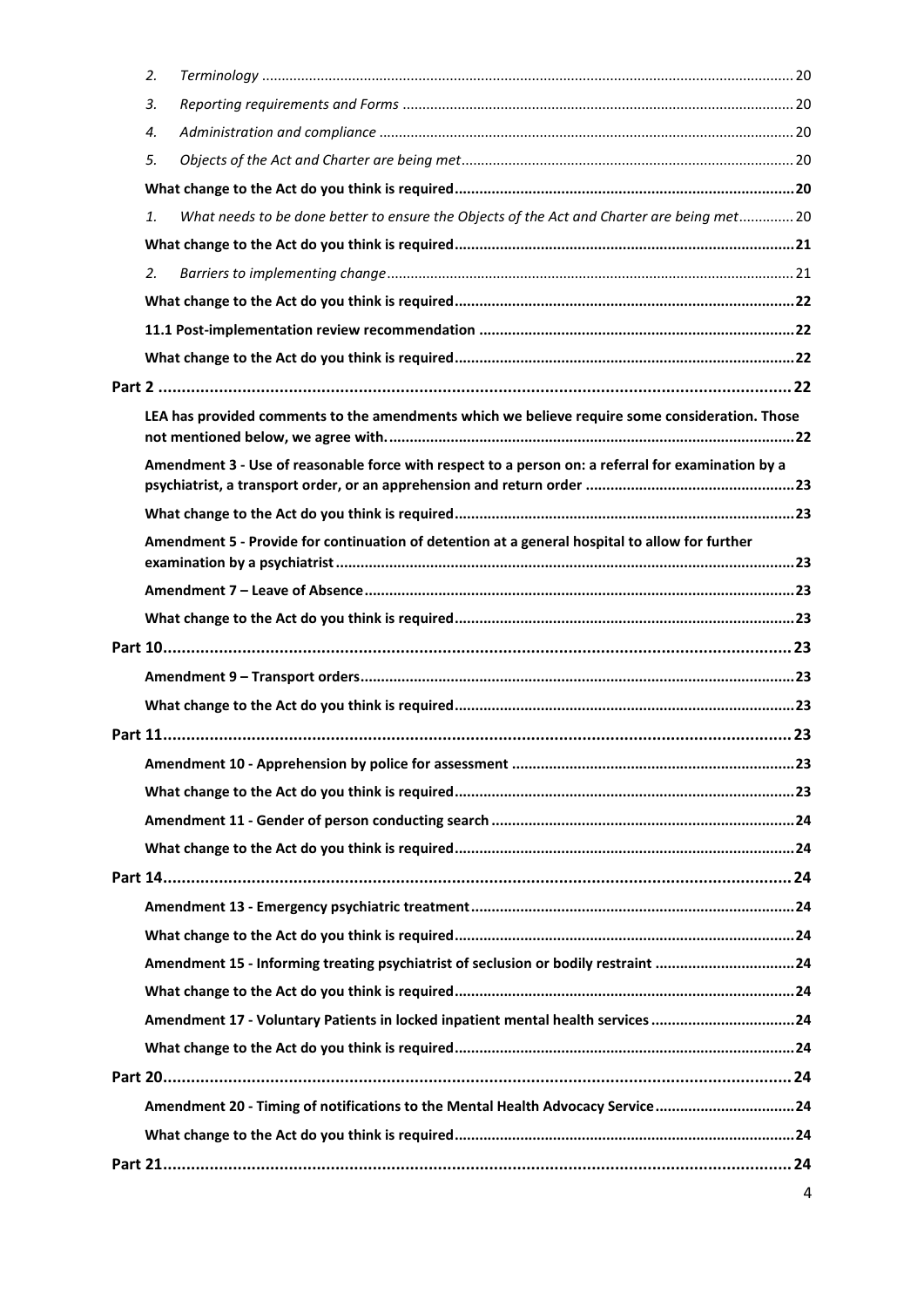|    | Amendment 23 - Application to Mental Health Tribunal for provision of electroconvulsive therapy24      |  |  |
|----|--------------------------------------------------------------------------------------------------------|--|--|
|    | Amendment 26 - Provide for a transcript of oral reasons delivered during a Tribunal hearing to suffice |  |  |
|    |                                                                                                        |  |  |
|    | Amendment 27 - Enable the Tribunal to correct any clerical mistakes, accidental errors, omissions,     |  |  |
|    |                                                                                                        |  |  |
|    |                                                                                                        |  |  |
|    |                                                                                                        |  |  |
| 1. |                                                                                                        |  |  |
| 2. |                                                                                                        |  |  |
|    |                                                                                                        |  |  |
|    |                                                                                                        |  |  |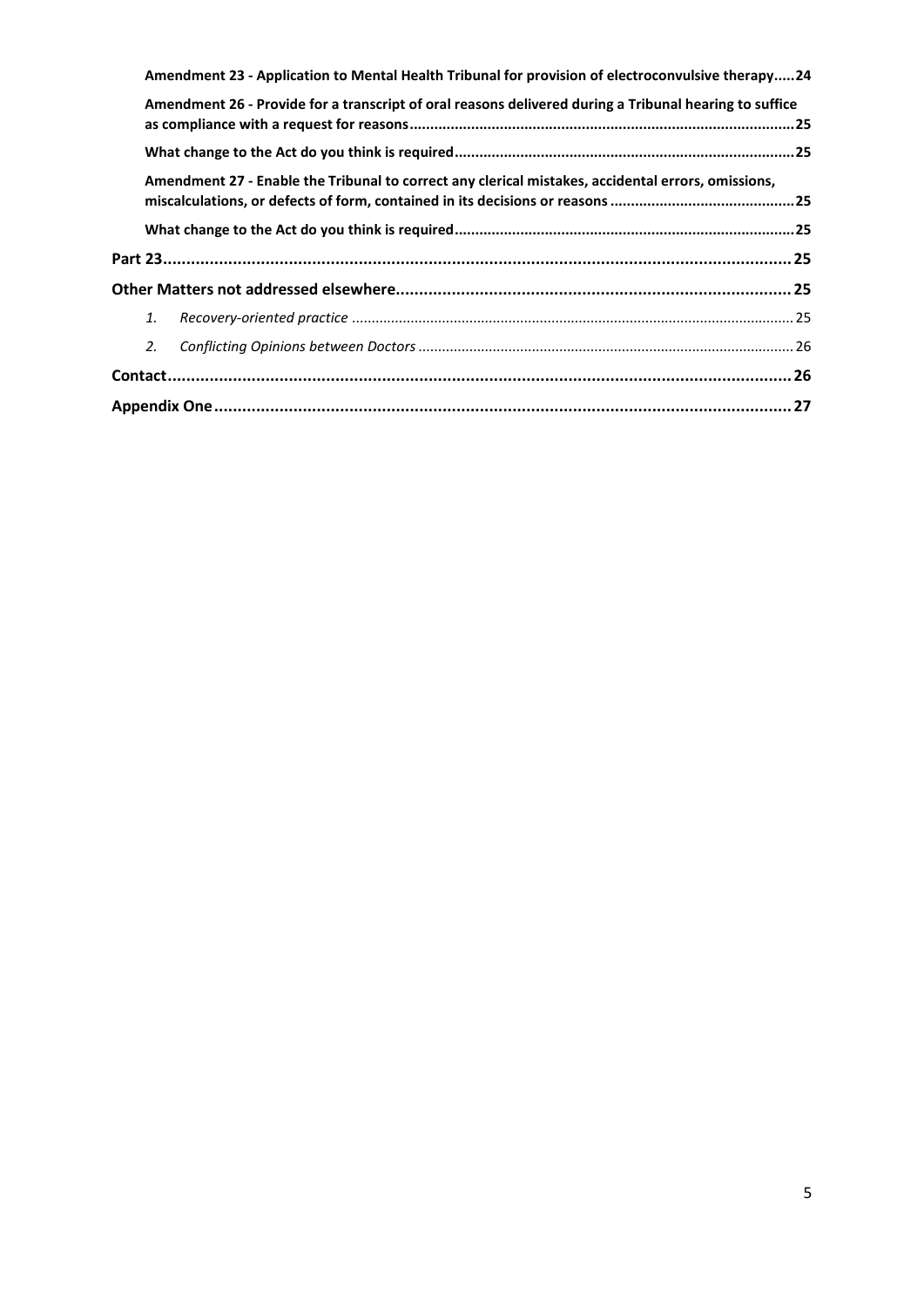# <span id="page-5-0"></span>Introduction

Lived Experience Australia is a national representative organisation for Australian mental health consumers and carers, formed in 2002 with a focus on the private sector. Our core business is to advocate for systemic change, empowerment of consumers in their own care, promoting engagement and inclusion of consumers and carers within system design, planning and evaluation and most importantly, advocating for consumer choice and family and carer inclusion.

LEA is represented in Western Australia by our Director and Coordinator Ms Lorraine Powell together with the WA State Advisory Forum and as such, we are providing this Submission to inform the Western Australian Mental Health Commission's consultation about the Statutory Review of the Mental Health Act (2014) Discussion Paper. This comes from the perspectives and experiences of people with lived experience of mental health issues, their families, and carers.

LEA has undertaken a survey of our WA members and friends who have experiences relating to the Act and conducted several individual interviews with consumers and family members/carers, to inform this Submission. A copy of the survey questions appears as Appendix One.

Given the narrow focus of the topic, we were pleased with the number of respondents with 11 consumers and 5 family carers, a total of 16 people undertaking the survey. Of those, 5 respondents indicated a willingness to be interviewed with 1 consumer and 2 family carers further informing this Submission.

Critically, we have used their voices within the quotes throughout this Submission.

*"My concern and experience is in "how" these things are done as I don't consider myself as having the expertise to critique so much "what" is done."*

# <span id="page-5-1"></span>Overview

LEA supports the objectives of the Act and notes these are still relevant. Similarly, Part 4 Charter of Mental Health Principles remain relevant and integral to the use of the Act for the purposes of containment. Decision making and informed consent processes are also crucial in a person's ability to make decisions about their mental health and wellbeing.

*"Suffering people need not just medication but to be treated with dignity, respected for their strengths, valued for their experience and a humble recognition that "but for the grace of God, go I."*

*"We can put up with a hell of lot more sadness, suffering and distress when we are a human being, with another human being working it out together."*

We address this Submission mostly with regard to the area of Previously Identified Issues and proposed amendments. An extra section is included which addresses matters not otherwise requested within the published discussion paper yet arose from our consultations with people with lived experience which we believe are crucial to detail herewith.

# <span id="page-5-2"></span>Theme 1

## <span id="page-5-3"></span>1.1 Identifying Aboriginal and Torres Strait Islander status on Approved forms

LEA supports the identification of Aboriginal or Torres Strait Islander peoples (ATSI) to be recorded. LEA does not believe there is further administrative burden given the form is already being completed and would prompt compliance with the remaining parts of the Act.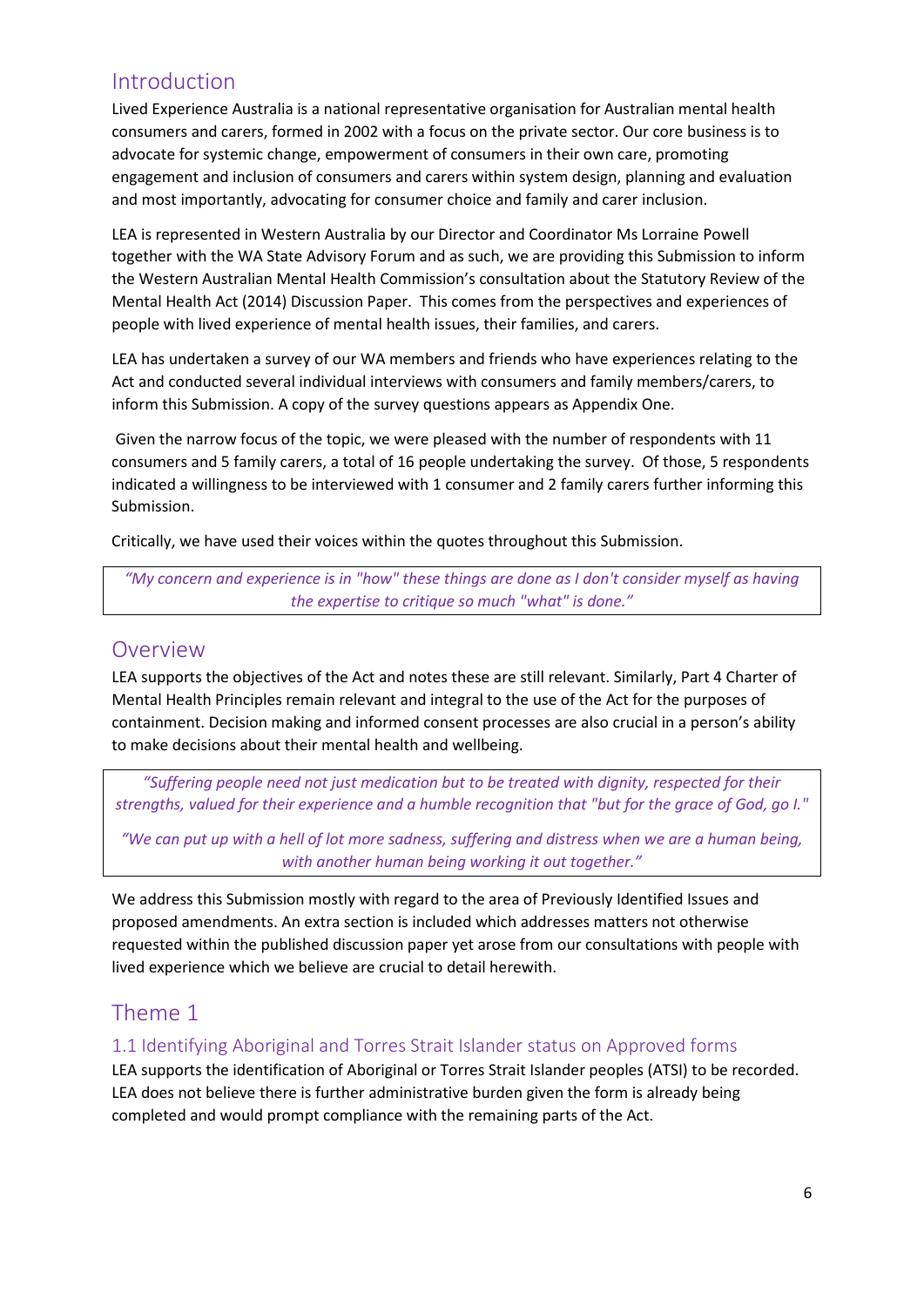#### <span id="page-6-0"></span>**What change to the Act do you think is required?**

- 1) LEA would recommend reference to the percentage of ATSI peoples held under the Act. This is a marginalised group, and frequently lacks the ability to receive support from ATSI organisations, elders, or traditional healers. Furthermore, there are often different kin groups and languages that need to be considered.
- 2) Similarly, LEA supports not moving ATSI peoples around once they have been admitted to an authorised hospital, as this causes increased distress and confusion for them and their family. There is also an issue of relationships established in familiar or close settings. However, LEA does understand that some consumers may request transfer for varying reasons, (e.g., closer locations to family and support networks, prior negative experiences with the service and the associated trauma experienced which triggers negative emotional responses.

# <span id="page-6-1"></span>1.3 Apprehension and Return Orders

LEA understands the need for this section; however, this is complicated because the issue of using police in the transport of the consumer. Police do not have the requisite skills or knowledge to support someone or determine their needs; individual officers may demonstrate desired capabilities, but this is not consistent across the police workforce.

Similarly, this situation does not allow the person to explain the reason for absconding, e.g., they may be or have experienced trauma, poor treatment, or been the victim of aggression and/or violence, coercive practices etc, and this prompts them to consider absconding in order to feel safer, not because they do not want treatment, rather for the reasons noted here. Consideration must be given to the person who is being detained and their wishes and reasons for absconding. A study on this topic from Professor Eimear Muir-Cochrane et al (2013), examines consumers experiences of hospitalisation and their decisions to abscond. This study showed that consumers felt both safe or unsafe in hospital depending on individual, social, physical, and symbolic aspects of the ward. Negative experiences of the ward environment and relationships with staff and other consumers led consumers to feel unsafe and more likely to abscond<sup>[1](#page-6-3)</sup>.

A further study from Professor Eimear Muir-Cochrane et al ([2](#page-6-4)021b)<sup>2</sup> found that many consumers abscond because they have everyday things to do or need to contact with friends or family. These findings suggest agency on the part of consumers, acting autonomously in ways to keep themselves emotionally and/or physically safe. Consumers also absconded sometimes when they were acutely unwell, experienced bad news or were in conflict with other consumers or staff.

## <span id="page-6-2"></span>What change to the Act do you think is required?

- 1) Develop and implement a policy which allows admission to the one authorised hospital. This is supported by the Charter of Mental Health Care Principles.
- 2) This could be resolved by an amendment that a person must be transported to a local service for assessment of their physical and mental health to ensure they are fit to travel, i.e., Fit to Travel Permit.
- 3) LEA supports a telehealth session to the original service for support.
- 4) Developing a formal communication procedure between police, the originating service and the receiving mental health service is crucial.

<span id="page-6-3"></span><sup>&</sup>lt;sup>1</sup> Muir-Cochrane, E., Oster, C., Grotto, J., Gerace, A. & Jones, J., (2013) The inpatient psychiatric unit as both a safe and unsafe place: Implications for absconding. International Journal of Mental Health Nursing 22(4), 304- 312.

<span id="page-6-4"></span><sup>2</sup> Muir-Cochrane E., Muller, A. & Oster, C. (2021b). Absconding: A qualitative perspective of patients leaving inpatient psychiatric care. International Journal of Mental Health Nursing, 30(5), 1127-1135.Muir-Cochrane et al., (2021b)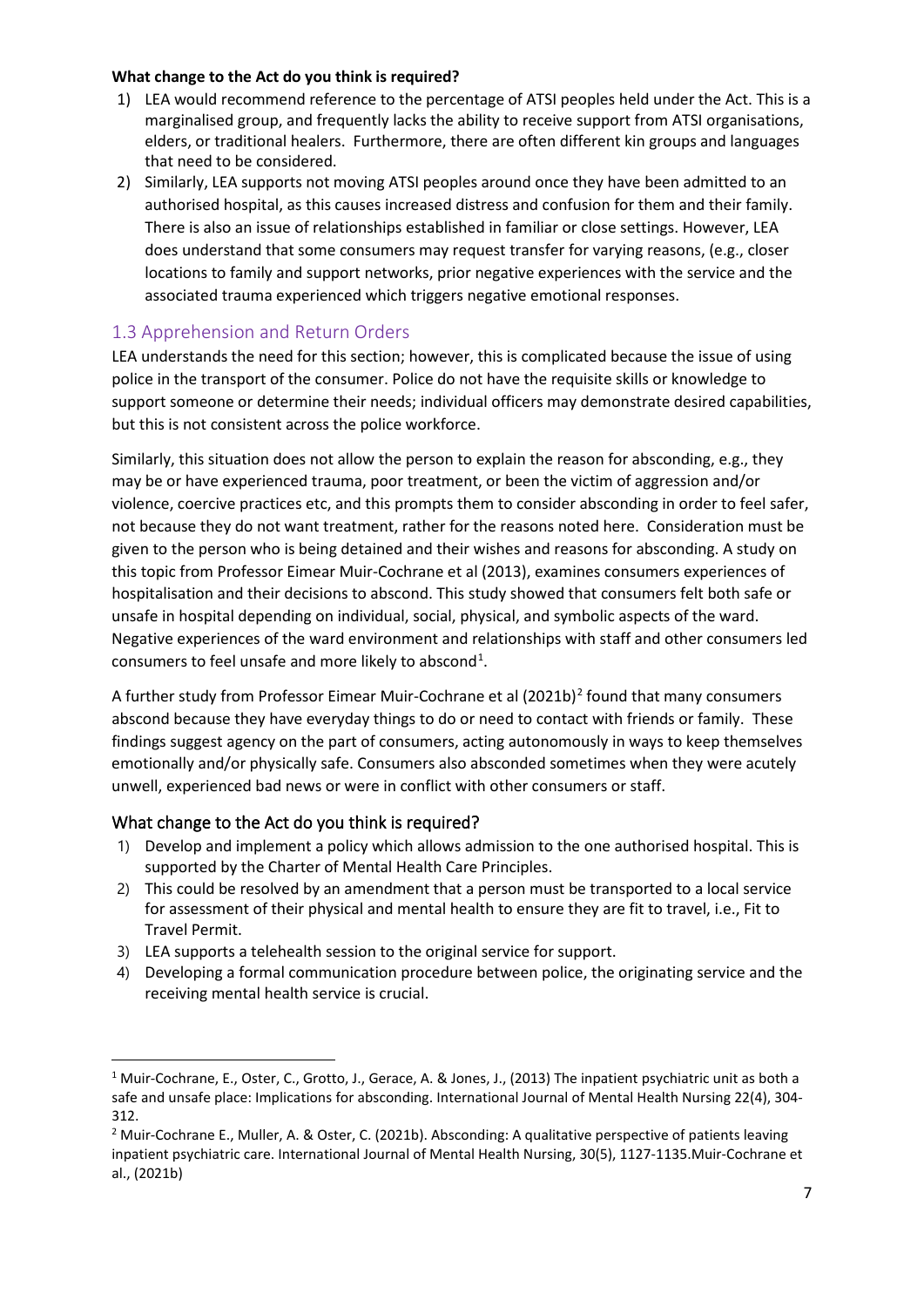*"Had my mobile removed due to ward policy. Unable to contact family."*

<span id="page-7-0"></span>LEA strongly supports an amendment to the Act to ensure a copy of the Order is made available to the Mental Health Advocacy Service (MHAS).

#### <span id="page-7-1"></span>What change to the Act do you think is required?

LEA recommends that the MHAS be notified under the provision, with supplying of the form taking care of both matters as the same time.

## <span id="page-7-2"></span>1.5 Voluntary inpatient rights (including older adult inpatients)

LEA certainly understands that there is a real issue for older and other patients reporting being held in a locked ward even though they have voluntary status. The problem with this is, whilst people are being 'contained', their freedom of movement is restricted. Having to ask a nurse to exit the building means the nurse must decide to permit the person to leave; wherein the restriction of movement is in breach of the Act.

LEA is also concerned that some older people being held in locked wards without the approval or a Guardianship Order. LEA strongly supports the right to freedom of movement and believes this should be made available to the consumer in writing, alongside other written statements of their rights and a copy of the Charter of Mental Health Care Principles. This allows the principle of 'least restrictive and recovery focussed' care to be realised in practice. However, without formal processes affirming this freedom of movement, possible coercive approaches by staff could be brought to bear on the consumer i.e., 'if you try to leave, we will make you involuntary' This is not in the spirit of good care and is considered coercive, punitive and not in the spirit of the least restrictive means.

#### <span id="page-7-3"></span>What change to the Act do you think is required?

LEA strongly support amendments to the Act referencing that, where a voluntary consumer is placed in a locked ward, the voluntary consumer has the right to leave without permission i.e., that the decision is based on the consumer's preference, not over-ridden or unduly influenced by staff's opinion which may not align with that of the consumer, unless there are good grounds/evidence for concern for the consumer's welfare. Open discussion, free from coercion or undue persuasion or influence should always underpin discussion between the consumer and staff at such times.

## <span id="page-7-4"></span>1.6 Restraints in non-authorised hospital wards

LEA believes the Act is not strong enough around the use of restraints only in authorised hospitals.

Recognition is needed that at times a consumer may become acutely unwell and/or at risk of harm to themselves or others and therefore require restraining.

LEA is of the understanding that there are other instances of restraint (and sometime seclusion) occurring in non-authorised locations, and by the nature of the Act, are not reported.

*"I held my boy, and told him it was going to be OK. I was holding my hand up to the police, asking them to back off. The police moved closer and pulled out their handcuffs. I put my hand up again, they kept coming. It was instantaneous, they grabbed him and slammed him face first into the dirt. They handcuffed him. You are being detained under the Mental Health Act. We are taking you back inside. I had this, I screamed. I was convincing him to go back inside. Why didn't you respect me? They dragged my boy upright, his face was bleeding, he had tears streaming down his face. "Help me mum, I'm scared". As a mother, witnessing him being slammed to the ground, handcuffed, dragged unwillingly and restrained to a bed was heartbreaking and a rolling set of images I will never forget."*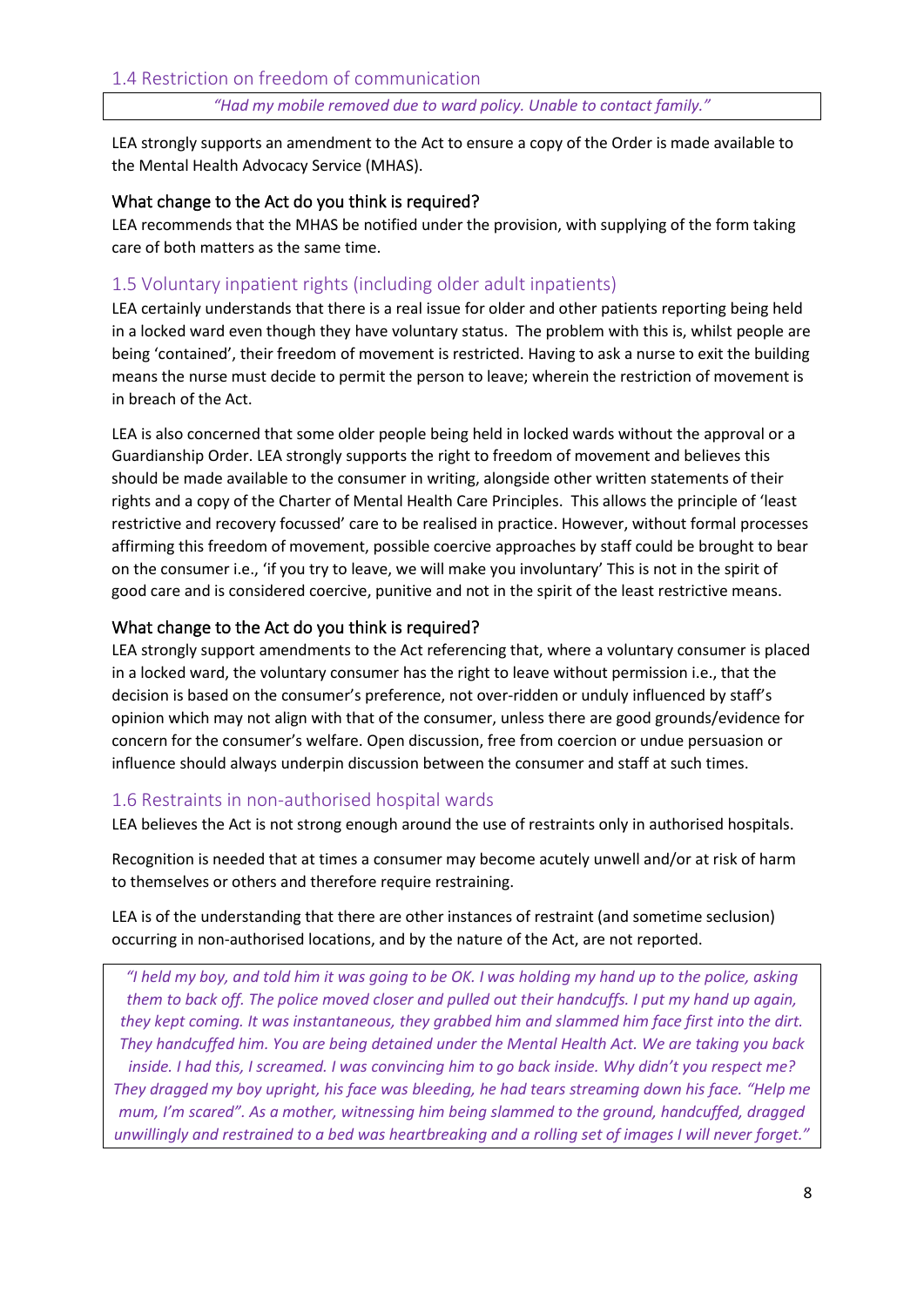As for Emergency Departments, LEA believes that only staff who are adequately trained in mental health and in restrictive practices are to be used in any site providing care for someone who is unwell. Where the use of restraint in a non-authorised facility- including in ED's- all reporting and other requirements under the Act should be completed. If the consumer experiences these actions, they are currently not protected by the Act, have no access to the Mental Health Advocacy Service, nor understand the practices and why they are being subjected to these.

LEA believes the use of restraint is extremely traumatic for consumers, families, bystanders, and staff, and we believe is in breach of the rights of the individual (United Nations Convention for the Rights of People with a Disability). We would encourage the implementation of the National Principles for Communicating about Restrictive Practices with Consumers and Carers<sup>[3](#page-8-2)</sup>.

In terms of children, LEA understands that, for any instances of restraint use involving children reporting is required to the Office of the Chief Psychiatrist.

Anecdotally, we are also aware of consumers on 'open wards' who are subjected to being placed in a room with a nurse 'specialling' them while sitting outside, and refusing to let the consumer leave the room. In line with the definition used in the Act, this is seclusion. It is recommended all staff working in a mental health setting are required to receive basic education on what constitutes a 'restrictive practice'. Furthermore, it must be a requirement that any instance of this occurring is also reported in line with the requirements of the Act.

## <span id="page-8-0"></span>What change to the Act do you think is required?

- 1) LEA recommends amendment to the Act to include recognising possible restraint in other settings, however only as a last resort, and if deemed necessary, it should only be undertaken by qualified and trained practitioners, and in the safest way possible. Immediate review is required, together with written information and mandatory reporting to the Office of the Chief Psychiatrist.
- 2) LEA recommends mandatory de-escalation training be incorporated into the regular training calendar of all those clinical staff who will be at the forefront of these incidents. This would include use of the National Principles for Communicating about Restrictive Practices with Consumers and Carers.
- 3) Part 12, Division 2 s172 allows for reasonable assistance and force. LEA believes this section is lacking the necessary guidelines to be followed post-incident which should be present as per s227 and 228.

LEA recommends undertaking of further work to ensure the Act represents the necessary actions and settings.

4) LEA recommends a clearer definition of what constitutes 'restrictive practice' and the requirements for reporting be incorporated within the Act.

## <span id="page-8-1"></span>1.7 Private psychiatric hostel definition

LEA strongly supports the right of any individual, regardless of their circumstances and place of residence or location, to have access to reasonable supports and advocacy.

LEA strongly supports people receiving care, treatment, and support from any accommodation services to have access to MHAS.

<span id="page-8-2"></span><sup>3</sup> [https://www.mentalhealthcommission.gov.au/getmedia/1c6caf3a-a0bc-4aed-ba22-e71e973280c4/National-](https://www.mentalhealthcommission.gov.au/getmedia/1c6caf3a-a0bc-4aed-ba22-e71e973280c4/National-Principles-for-Communicating-about-Restrictive-Practices)[Principles-for-Communicating-about-Restrictive-Practices](https://www.mentalhealthcommission.gov.au/getmedia/1c6caf3a-a0bc-4aed-ba22-e71e973280c4/National-Principles-for-Communicating-about-Restrictive-Practices) 2016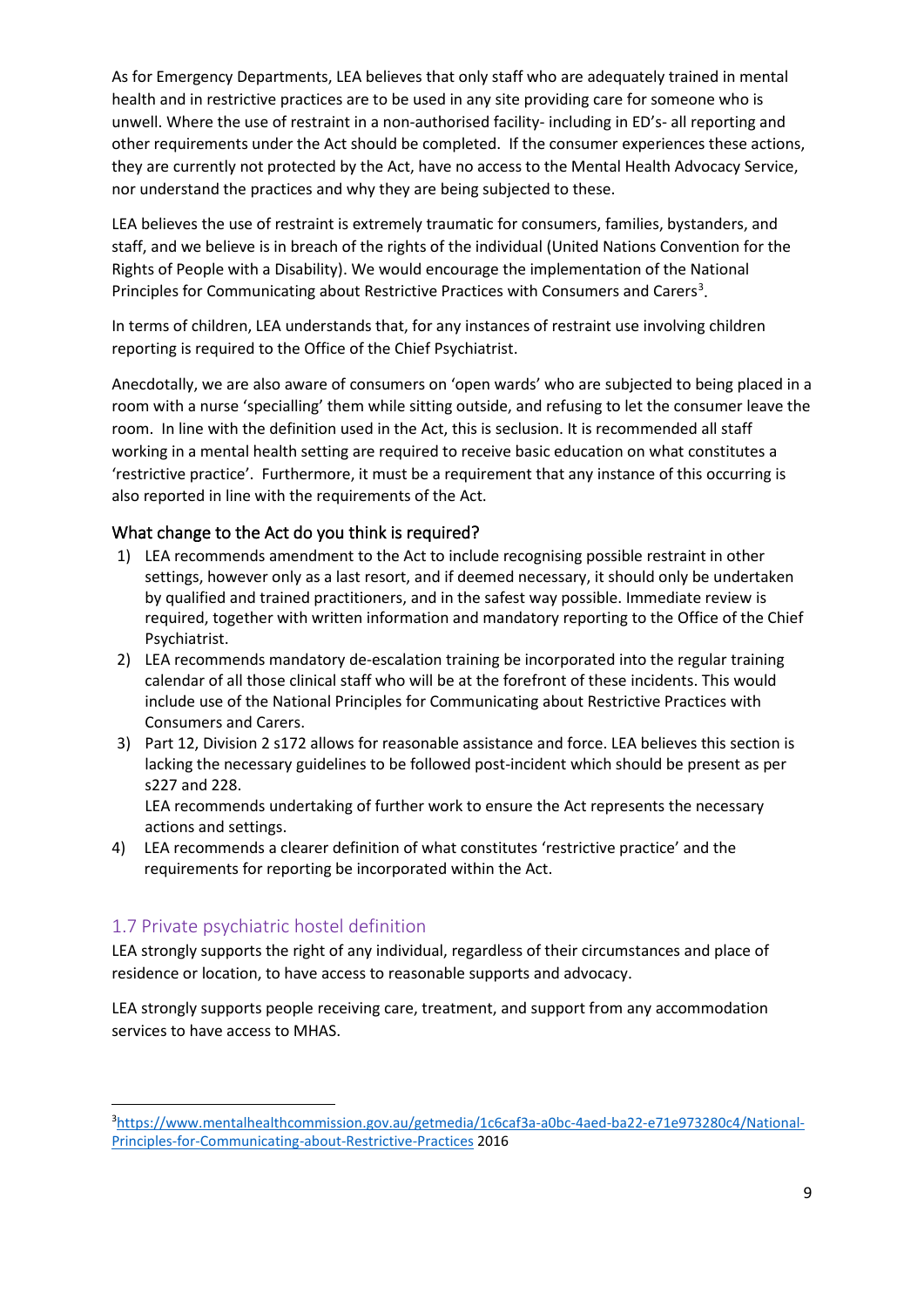## <span id="page-9-0"></span>What change to the Act do you think is required?

- 1) LEA suggests broadening the scope and definition within the Act, away from private psychiatric hostels to any place providing bed-based mental health care, treatment, and support.
- 2) Furthermore, reference could also be made to the Private Hostels Act.

# <span id="page-9-1"></span>1.8 Definition of 'mental health service'

LEA raises the issue of definitions or language here; i.e., community mental health service, is this a government run community-based clinical service or a private psychiatric hostel or similar? LEA believes the regulations need to prescribe services such as those within Community Managed Organisations (Non-government organisations) private sector accommodation etc specifically for mental health care and treatment. We believe this section fails to use the language of recovery.

## <span id="page-9-2"></span>What change to the Act do you think is required?

1) LEA would recommend an additional clarification that includes 'mental health specific community-based accommodation and recovery support services'

2) Amend the language to better reflect recovery. Suggested wording is "Provide treatment, care, support, person-led and recovery-oriented services"

## <span id="page-9-3"></span>1.9 Referral and detention timeframes - back-to-back use of Forms 1A and 3

We note the content of this section that people can be detained for over 3 days and LEA has concerns this is highlighting the lack of beds available, reflecting administrative need and convenience rather than being a decision based on true assessment of the patient's needs and mental health status. Holding someone for over 72 hours, without an initial psychiatric assessment is unreasonable in our view, adding to the distress of the consumer and their family/carer and delaying and therefore lengthening their recovery time, is a disruption to the person's life, and is a greater drain on clinical resources.

*"It was four days before I saw a psychiatrist. I didn't think they could extend a 1A, but it was over Christmas and they were clearly short-staffed."*

## <span id="page-9-4"></span>What change to the Act do you think is required?

LEA notes that when this issue was discussed and developed in previous consultations, consumers and carers were adamant the timeline of 72 hours be upheld. We support this position.

## <span id="page-9-5"></span>1.10 Further Opinions

Section of the Act: Sections 182,183 and 184

LEA is concerned around the content of this section. Allowing a person to seek a further or second opinion across all health settings is difficult. Many people do not wish to be treated differently by staff and services because of asking for and seeking a second opinion, and fear of adverse repercussions by doing so restricting many from taking up this option.

It is no different in mental health settings, potentially more so as psychiatrists are often seen by their patients as holding a sense of 'power' over them. We see this section of the Act as requiring the approval of the treating psychiatrist for a second opinion enforced the 'power based' differential and is disempowering for the consumer.

Whilst it appears from the content that the Act permits the request for a further opinion, at present, and despite a consumer's wishes, the psychiatrist holding the power can decide if the person can or cannot access one or not.

*"We were told it (a further opinion) was part of the plan. It was not resolved"*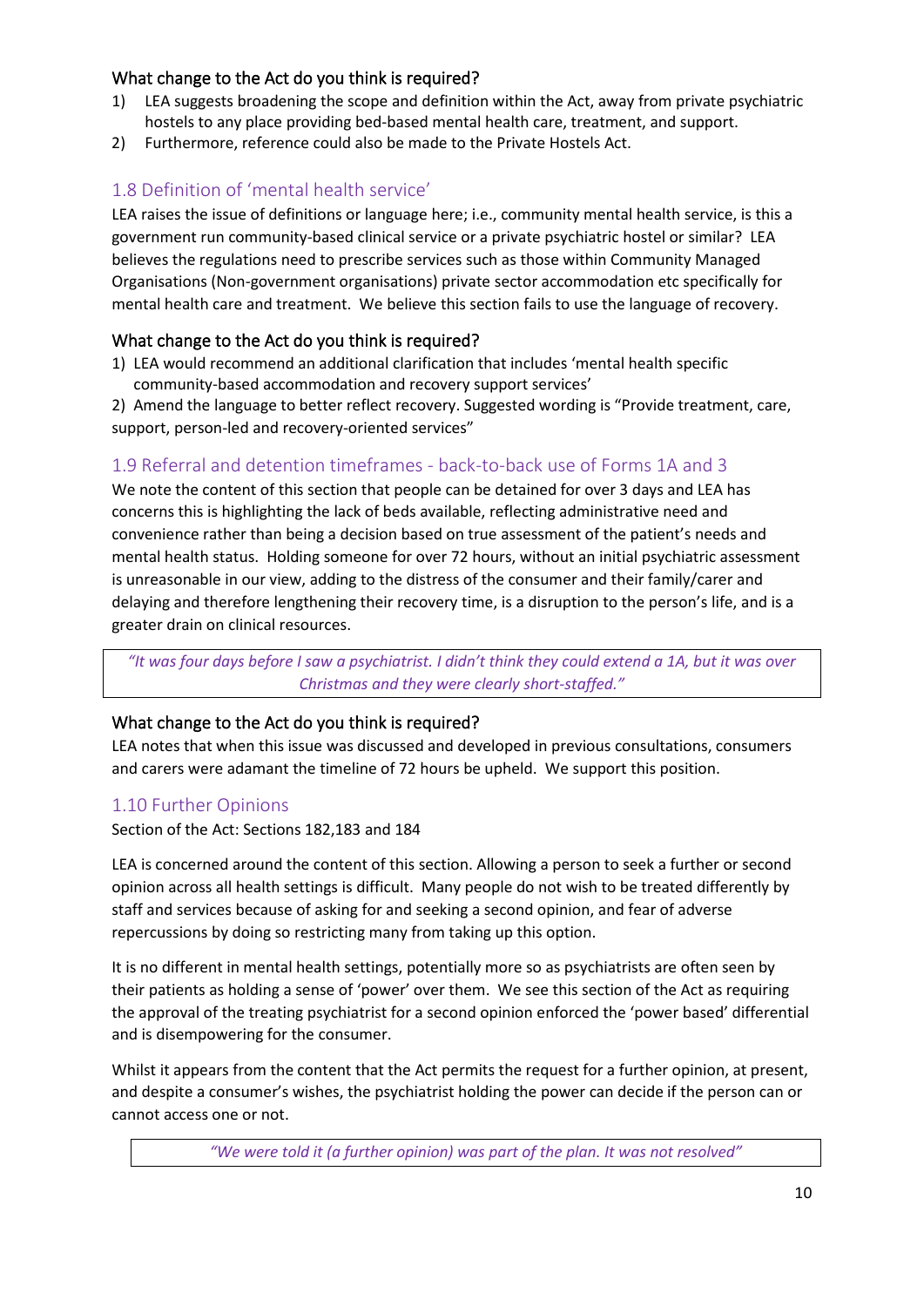The Act should clearly articulate that the psychiatrist or the Chief Psychiatrist should not have the right to refuse a further opinion. This would assist the consumer to exercise their right to seek an opinion from outside the service i.e., a private practitioner who currently does not exist within the Act.

LEA notes that the Clinicians Practice Guide explains this in greater detail which allows for this situation. LEA is therefore concerned that this may represent a cultural and/or practice issue, rather than a legislative one.

Currently, when a consumer requests a further opinion, it is generally from a clinician in the same service, and consumers do not feel this is sufficiently independent. They are concerned about the issue of 'culture and practice' and attitudes between colleagues, which leads to mistrust of the further opinion, particularly and mostly is the same. LEA notes there is a provision for the further opinion to be held via audio/visual methods.

LEA also references the year 2016/2017 where 304 requests were made for a further opinion in which only 8.5% of all involuntary inpatient orders and 3.5% of Community Treatment Orders that the MHAS[4](#page-10-2) were involved in which seems low and not an onerous number.

#### <span id="page-10-0"></span>What change to the Act do you think is required?

- 1) LEA recommends reference within the Act for a list of practitioners willing to undertake an independent further opinion, be made available to the consumer.
- 2) LEA recommends that this section be re-written to better reflect the needs of the consumer.
- 3) Strengthen the language, to state that a person has the right to seek a further opinion
- **4)** Change text: A *person to whom this section applies has the right to obtain the opinion (a further opinion) from an independent psychiatrist regarding their treatment. This request can be made orally or in writing to the patient's psychiatrist or the Chief Psychiatrist.*

## <span id="page-10-1"></span>1.11 Treatment, support and discharge plans

LEA notes that in our opinion the Treatment, Support and Discharge Plan (TSDP) is one of the biggest issues in relation to the Act.

#### *"I didn't even know I was meant to have one"*

In reading through, perhaps the issue is more around the inclusion of the statement 'as soon as practicable' otherwise this is far too open to interpretation and therefore timing. It is crucial that treatment is in alignment with agreed plans and consumer and carers/nominated supports also have a copy of this plan, as well as active inclusion in its development. This also aligns with the National Safety and Quality Healthcare Standards- Standard 2.

*"As a support person, I was never invited to participate in any way in her treatment planning, ongoing support, or discharge planning (prior to the decision having been made)."*

*"I was not even collaborated on with regards to my treatment, care and discharge and I was denied access to my treatment plan."*

<span id="page-10-2"></span><sup>4</sup> https://mhas.wa.gov.au/assets/documents/Final-Further-Opinions-Report-and-Survey-by-MHAS-July-2016-to-June-2017.PDF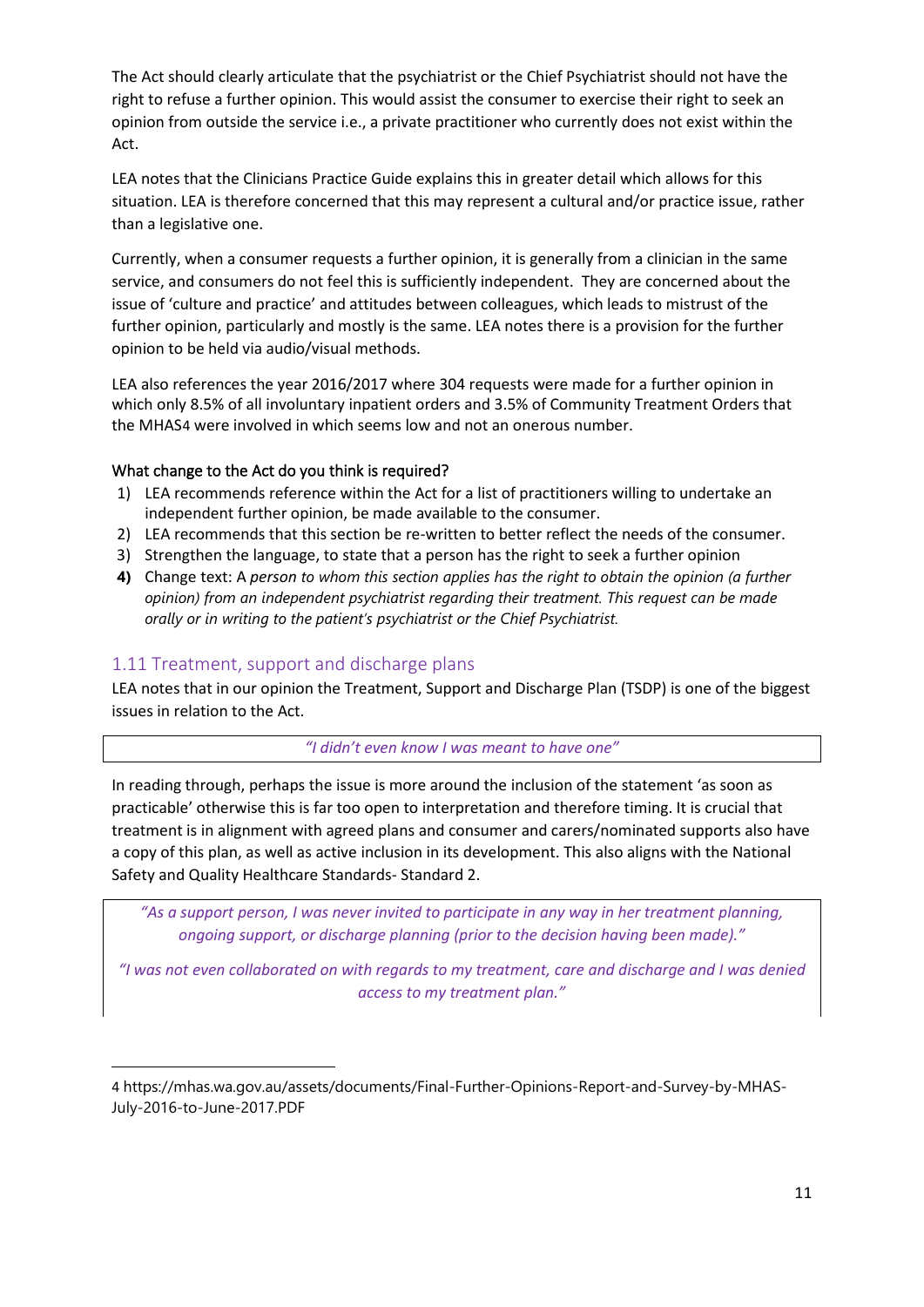*"The initial care plan was made with very little input from me due to my inability to speak, most of the information was given by my housemate."*

A real area of concern within the Paper is reference to the Inquiry which noted a contributing reason for this included clinicians being unaware of the requirements of the Act. We purport that a TSD plan should be at the heart of clinical service provision and a core requirement despite requirements to the contrary and the renewed 2021 Framework to guide use within services. This aligns with the Charter, and best practice principles in recovery-oriented service provision.

*"He wrote a treatment plan, as if my daughter had written it, before he even met her."*

*"I was left to sort out my own treatment plan and source all my own treatment team (post discharge)."*

We acknowledge people are very unwell when placed under the Act; however, as they improve, every effort should be made to actively include them in their treatment, support, and discharge planning.

*"My input was valued and taken into consideration when planning my care, whereas with some it was ignored and even scorned."*

*"Be willing to explain the thinking behind their treatment plans and hear and answer our admittedly, sometimes dumb questions without feeling their expertise is being questioned or that we are being argumentative."*

*"One Dr did invite us to participate in our daughters' treatment, support, or discharge planning (after having been an inpatient for a number of weeks and working with various Dr's)."*

We have also ascertained that 55% of adjournments of the Tribunal refer to the adequacy, or lack of adequacy, of medical evidence.<sup>[5](#page-11-3)</sup>

## <span id="page-11-0"></span>What change to the Act do you think is required?

1) Recommend changing reference to 'within 3 days' to align with s186 1 – treatment, care and support is governed by a TSDP.

# <span id="page-11-1"></span>Theme 2

## <span id="page-11-2"></span>Carers, family members and supporters

LEA strongly supports the inclusion and reference within the Act to personal support persons, i.e., as carers, family members and other support people as part of the team. We also note this must be in accordance with the consumer's wishes. If the consumer declines to nominate a secondary person such as a carer or family member/supporter at the first instance, clinical staff should revisit this issue and ask this question again when the consumer has stabilised.

*"The service stated it was the consumers responsibility to pursue collaboration with family/support person rather than a service policy or procedure."*

Whether a consumer does or doesn't agree to the involvement of another, the carer/family member/supporter should still have the opportunity to provide relevant information about the consumer to assist clinical staff to better understand the background and current reasons for

<span id="page-11-3"></span><sup>5</sup> Mental Health Tribunal Annual Report 2021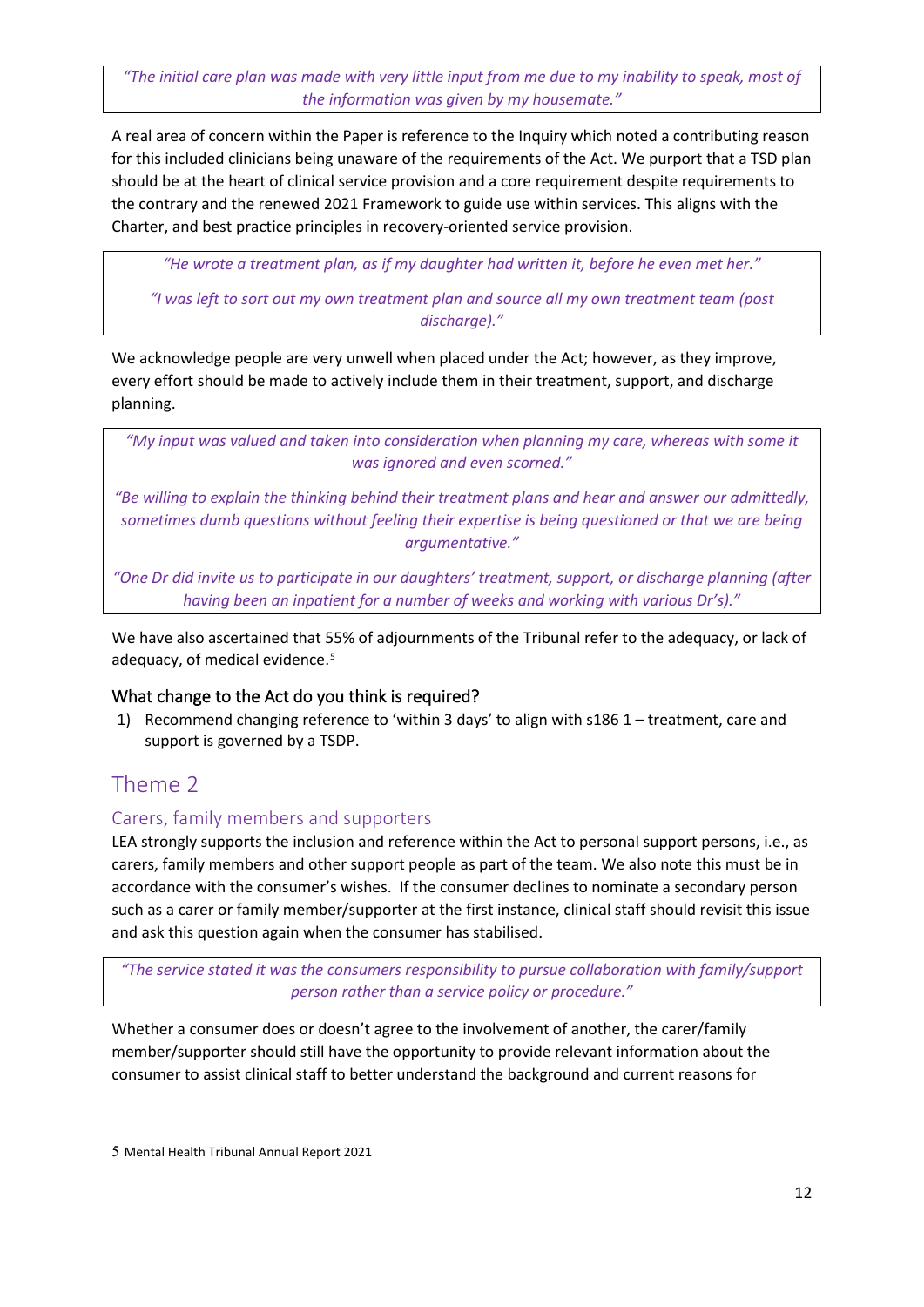deterioration. They must be viewed as an integral part of the treatment, care and support provided. Respect for their understanding must be afforded.

*"(The) Psychiatrist on the ward didn't see that I should have any say or question on what he was recommending."*

A nominated family member or carer also has the right to information which is not in breach of confidentiality or privacy requirements. This is in line with the Carers Recognition Act. Our consultations suggest family members/ carers are mostly not given regard or respected in their interaction with the system at the practice level.

A common concern expressed was around lack of information. Given that family members/carers are the ones that most commonly support the consumer, they need to have information about a diagnosis, medications, what to look for if a person deteriorates, and when and who to go to in a crisis.

*"The only support I received from anyone other than ward staff was someone who took the time to sit with me in my daughter's final week of admission. This only occurred after I engaged an advocate, submitted two complaints, and requested to see the centre policies on service provision, discharge planning, and carer consultation."*

*"no one EVER, still, ever asked me if I was ok, if I needed support, how I might cope with seeing her there like that, or the guilt of having trusted her (my daughter)."*

*"I begged them not to take him to (a particular ED\_ because that was where his dad passed away from a heart attack. They transported him to that hospital despite what I had asked."*

## <span id="page-12-0"></span>2.1 Decision not to notify personal support person

This section refers to notification of family members/supporters as soon as practicable and LEA agrees with this if these attempts are documented. We believe the timeframe is realistic, if it is revisited if at first the notification is unsuccessful within a period of no more than 3 days.

*"Any contact I had with the service was always instigated by me, as were any family meetings."*

We believe this notification is core business for services, and not an administrative burden. A consumer nominating a family member/supporter and the engagement and involvement of the family member/supporter respects the right of the consumer and family member/supporter and the application of the Charter of Mental Health Care Principles and the rights of carers.

Given that often it is the family or supporter who directly assist the consumer with many tasks, they do so in the main without clinical backgrounds, and information is crucial as well as involvement within the TSD Plan. People should never be discharged without notification of a relevant and appropriate person.

*"I was totally confused, annoyed and frightened on what was going to happen with his care if he was discharged."*

#### <span id="page-12-1"></span>What change to the Act do you think is required

LEA recommends the contact is revisited if at first the notification is unsuccessful within a period of no more than 3 days.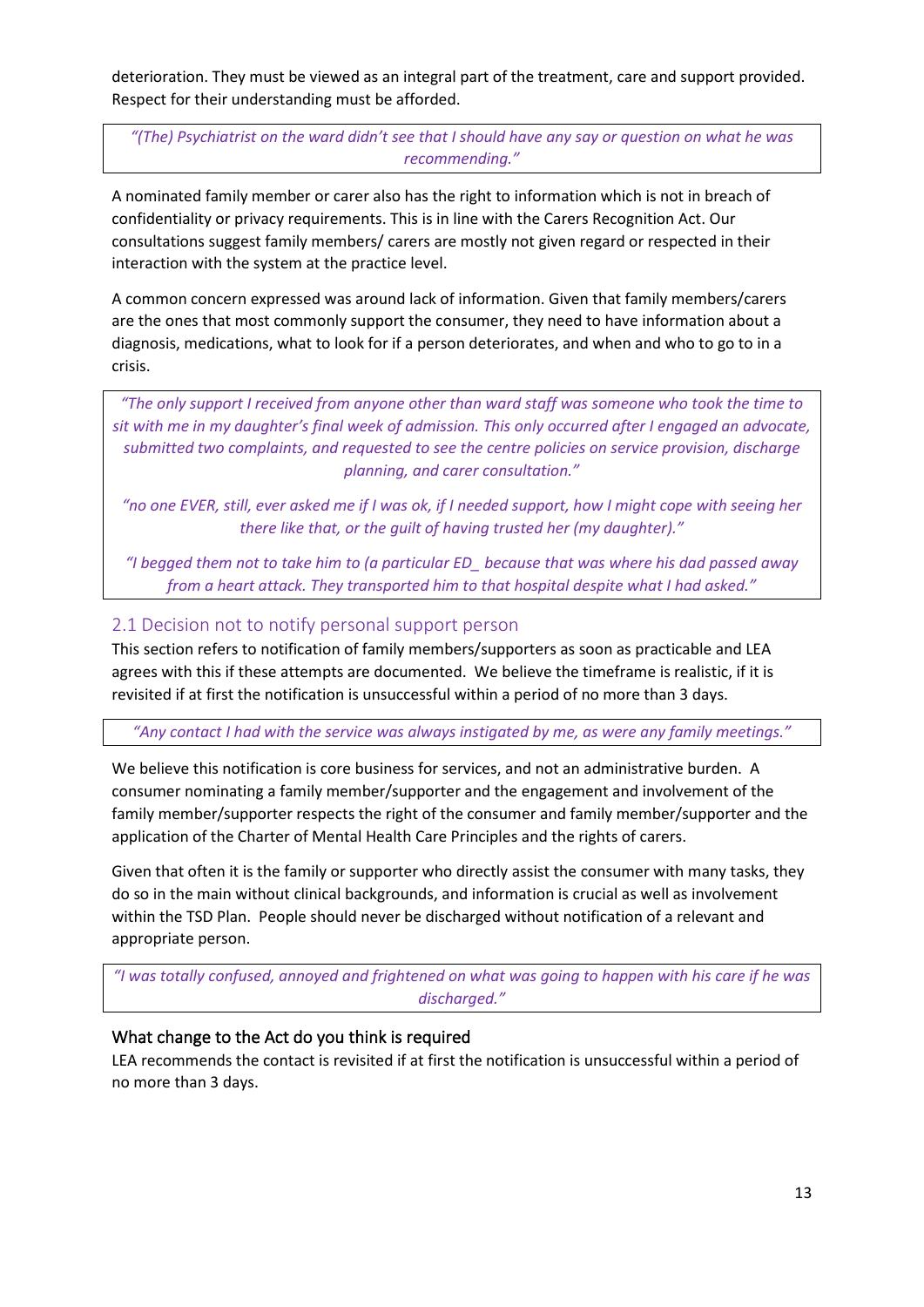# <span id="page-13-0"></span>Theme 3

# <span id="page-13-1"></span>Children

LEA strongly supports that when performing a function under the Act, the best interests of the child must be a primary consideration, as well as regard given to the child's wishes and the views of the child's parent or guardian.

# <span id="page-13-2"></span>3.1 Mandatory notification to Mental Health Advocacy Service when child admitted as

# <span id="page-13-3"></span>an inpatient to an adult ward

LEA strongly supports the amendment to the Act which would require mandatory notification to the MHAS when a child is admitted as an inpatient to an adult mental health ward, irrespective of when voluntary or involuntary.

# <span id="page-13-4"></span>What change to the Act do you think is required

Include mandatory notification to MHAS when a child is admitted to an inpatient adult mental health ward.

# <span id="page-13-5"></span>3.2 Restraint of children in non-authorised hospitals

Restraint of children under any circumstances should be the last resort irrespective of where the health care is provided.

LEA believes the issue is only stating 'in authorised facilities' and should change to be wherever mental health care and treatment is provided and this of course includes eating disorders. The same reporting and regulatory requirements must be observed.

# <span id="page-13-6"></span>What change to the Act do you think is required

- 1) LEA recommends the amendment of the wording, 'in authorised facilities' to wherever mental health care and treatment is provided.
- 2) The same reporting and regulatory requirements must be observed.

# <span id="page-13-7"></span>3.3 Segregation of children from adult inpatients

Inpatient units can be a frightening place for children and LEA notes the identified issues of consumers aged 16-24 years. We know that mental ill health/mental illness can be present in the earlier years of children aged under 18 and these children require specific and separate care in a child and adolescent mental health unit. Those from 18-24 are still vulnerable and should, wherever possible, not be admitted to an adult mental health facility; rather a youth mental health unit is a more desirable setting to protect them, staffed by youth-friendly and specifically trained staff.

LEA is of the view that this section is confusing as s303 is specifically relating to children admitted to adult wards. We recognise there are limited youth beds in W.A. contributing to the challenges of the experiences of consumers, families and carers.

# <span id="page-13-8"></span>What change to the Act do you think is required

Given the vulnerabilities, ages, and diagnoses, clear directions are required under the Act. LEA recommends an entirely new section needs to be written that more formally addressed the needs of children and adolescents within the mental health and suicide prevention system.

# <span id="page-13-9"></span>3.4 Off-label treatment for children

LEA notes the Chief Psychiatrist's 2019-2020 Annual Report around 13 notifications with the average age being 16 years.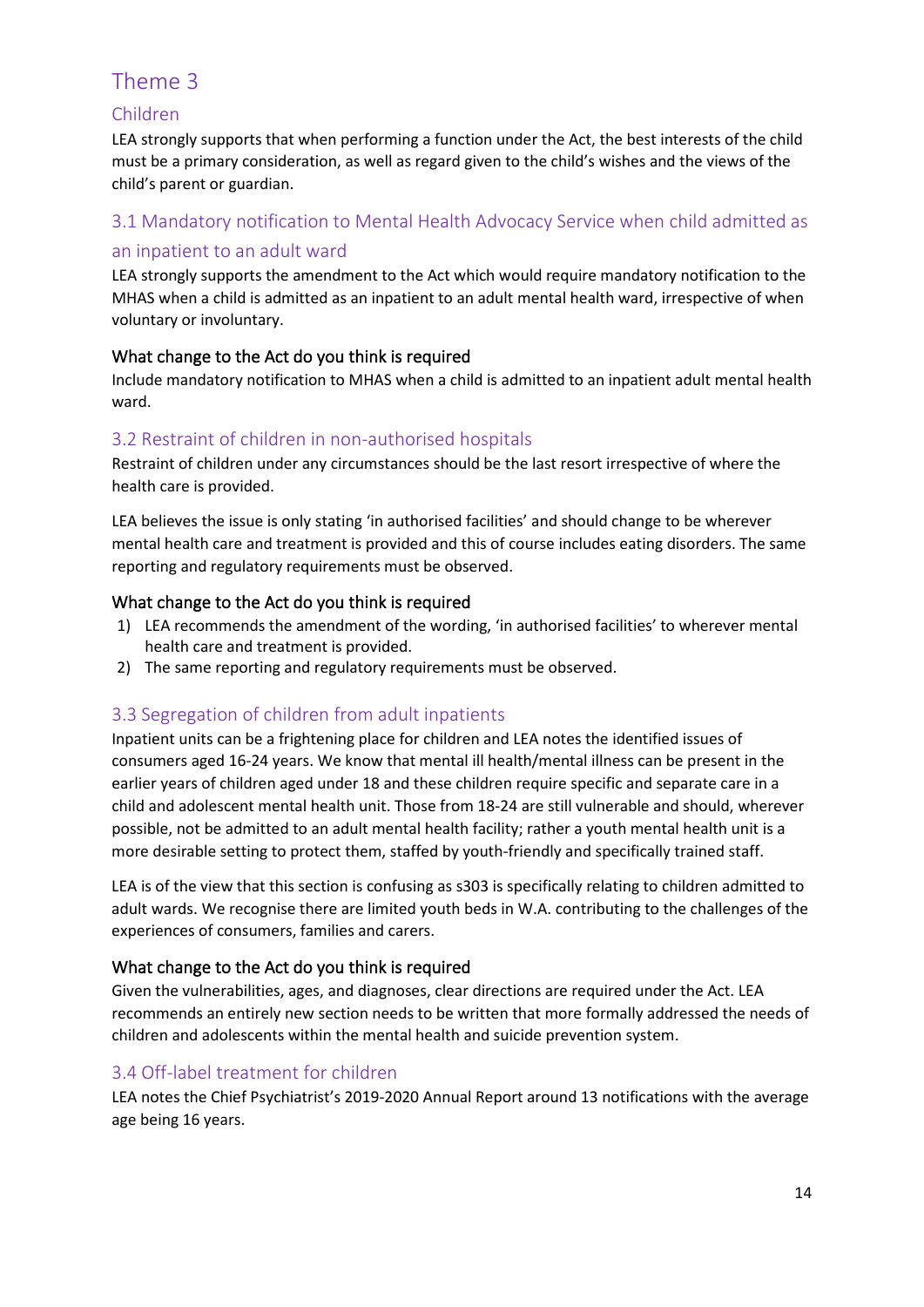We note the suggestion that section 304 of the Act be revoked. LEA strongly disagrees. We know that psychotropic medications, particularly anti-psychotics, have major effects on the physical health of young people, especially children.

LEA believes the protection, wellbeing and physical health of our children is of utmost importance, and the use of psychotropics as this section suggests, has minimal evidence to support the use in this age group.

Whilst we note the other mechanism such as the WA Therapeutics Advisory Group and existing standards and guidelines, this section references the lack of evidence, and we believe there is a risk not all practitioners will be across the requirements, leaving this provision as is, will add an additional layer of surety and confidence to families and supporters.

## <span id="page-14-0"></span>What change to the Act do you think is required

LEA recommends this section must stay to protect children and young people, practitioner practices, and confidence and surety for families.

# <span id="page-14-1"></span>Theme 4

## <span id="page-14-2"></span>4.1 Reporting of electroconvulsive therapy statistics

LEA does not support the removal of this section. We believe this will contribute to confusion between 'notifiable incident' (often considered by mental health services as a SAC 1 or sentinel event) and a 'serious adverse event' listed in this section of the Act (many of which would be considered as a SAC3). This may result in no or under reporting of effects and events.

## <span id="page-14-3"></span>What change to the Act do you think is required

LEA recommends this section must stay to ensure no confusion between 'incidents' and or 'events' and the need for reporting.

## <span id="page-14-4"></span>4.2 Application to the Tribunal to use electroconvulsive therapy

ECT can be a treatment of last resort for a consumer and/or their family or supporter. Many are fearful and if this is determined under the Act, it leave very little opportunity of the consumer to respond and provide informed consent amongst other things.

LEA strongly believes the Mental Health Tribunal MUST retain oversight of any compulsory ECT. Given the challenges with consumers receiving independent further or second opinion on their treatment options, this will result if they do not agree to the treatment, there is little or minimal opportunity to challenge decisions being made under the Act without their consent.

All decisions about ECT or any other treatment should be made with the consumer, their family member/supporter wherever possible, and leaving the decision in the hands of only a clinician does not represent empowerment or exercise of a consumer's rights.

LEA does agree to amend the Mental Health Tribunal to consider legal status when considering ECT for approval or otherwise.

## <span id="page-14-5"></span>What change to the Act do you think is required

LEA strongly supports the additional oversight of the Tribunal.

# <span id="page-14-6"></span>Theme 5

## <span id="page-14-7"></span>Mental Health Advocacy Service

From our consultations, we have heard that the MHAS is well-respected among consumers and carers, but people have raised the issue that they do not believe it is funded sufficiently to do its work. There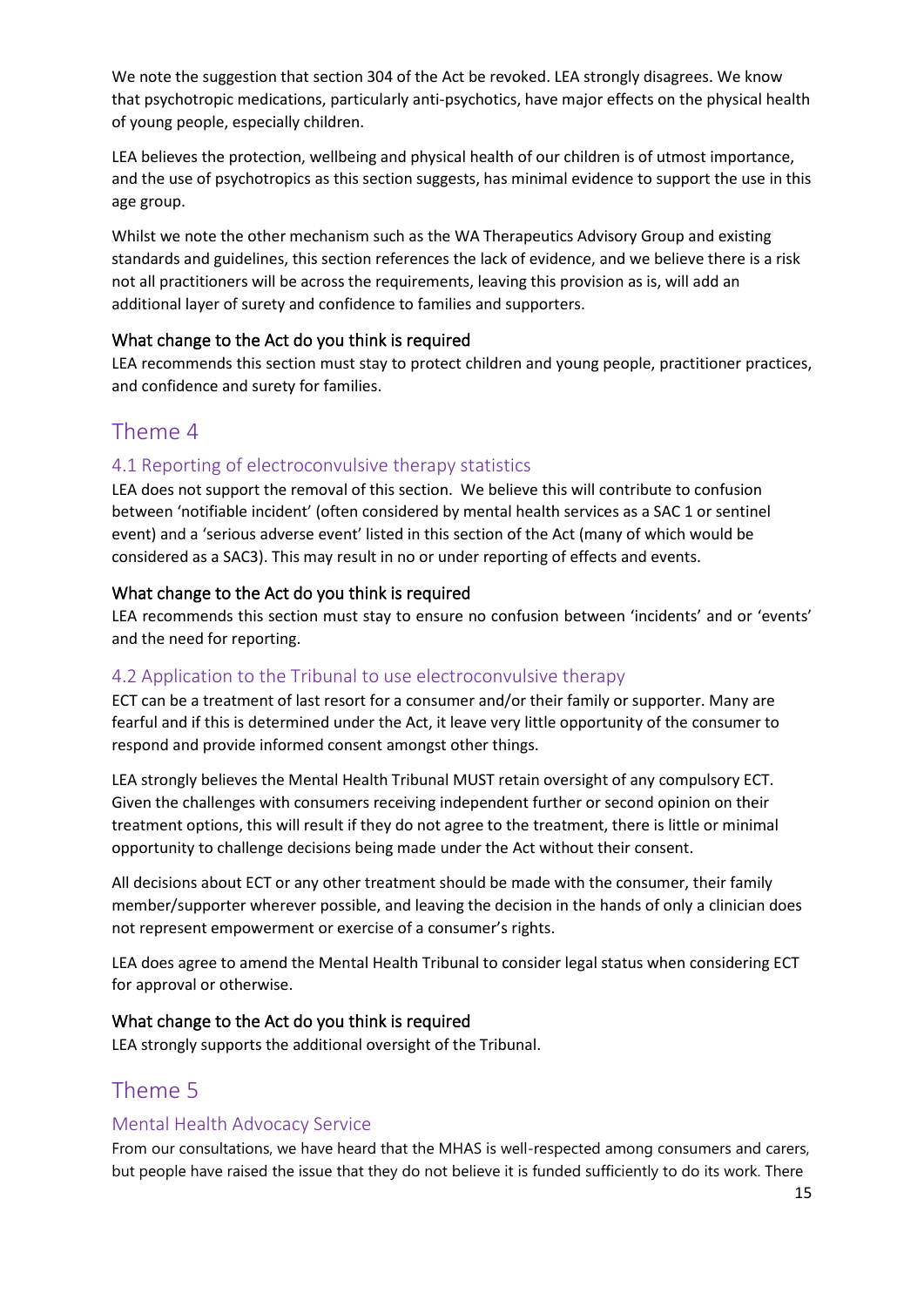is a believe that, as such, the service relies on the goodness of the independent advocates to work beyond their formally recognised and paid hours, with insufficient payment for their services.

## <span id="page-15-0"></span>5.1 Engagement of advocates

Given the critical nature of this work, LEA agrees entirely with the suggested amendments to the Act to enable advocates to be engaged directly on a contractual basis by the Chief Mental Health Advocate.

#### <span id="page-15-1"></span>What change to the Act do you think is required

Enable advocates to be engaged directly by the Chief Mental Health Advocate on a contractual basis allowing for the full-time, part-time, and casual contracts.

#### <span id="page-15-2"></span>5.2 Chief Mental Health Advocate delegate

LEA is of the view that the Chief Mental Health Advocate should have assistance via a 'deputy' Chief Mental Health Advocate process.

#### <span id="page-15-3"></span>What change to the Act do you think is required

LEA agrees with the changes as outlined, i.e., include a provision for the Chief Mental Health Advocate to appoint one or more mental health advocates as a Senior Mental Health Advocate who is delegated functions of the Chief Mental Health Advocate.

## <span id="page-15-4"></span>5.3 The term 'financial interest'

Ensuring the probity of actions relating to the Act is essential. Financial interests is one such example relevant to this area. However, LEA understands that, at present, the definition requires amendment. LEA supports adding a concise definition to the Regulations.

#### <span id="page-15-5"></span>What change to the Act do you think is required

Add a concise definition of 'financial interest' to the regulations.

# <span id="page-15-6"></span>Theme 6

## <span id="page-15-7"></span>Mental Health Tribunal

Consumers and carers rely on the independent decision-making powers of the Tribunal.

#### <span id="page-15-8"></span>6.1 Written reports for hearings

LEA believes that there is room for compromise in this section. We believe that a psychiatrist must submit a written report IF they are not attending the hearing in person.

We note the requirement for the psychiatrist to submit a current Treatment, Support and Discharge Plan (TSDP) and have concerns there is currently a poor rate of compliance with this requirement.

Furthermore, consumers should have access to and be provided with a copy of that psychiatrist's written report. Given the significance of impositions under the Act regarding a person's right of freedom of movement as a detained person and/or involuntary treatment, a person must have fair and equitable access to the appeal process. This discussion must be based upon full disclosure and reasoning of all involved, otherwise the Tribunal is unable to provide a fair hearing for a person without understanding all the facts. These facts would be provided in a report from their treating psychiatrist.

Providing a written report must been seen through the lens of fairness, facts, and in the person's best interest clinically, rather than the timeliness in providing a report, or indeed the failure to provide a report, being seen merely an administrative workload issue.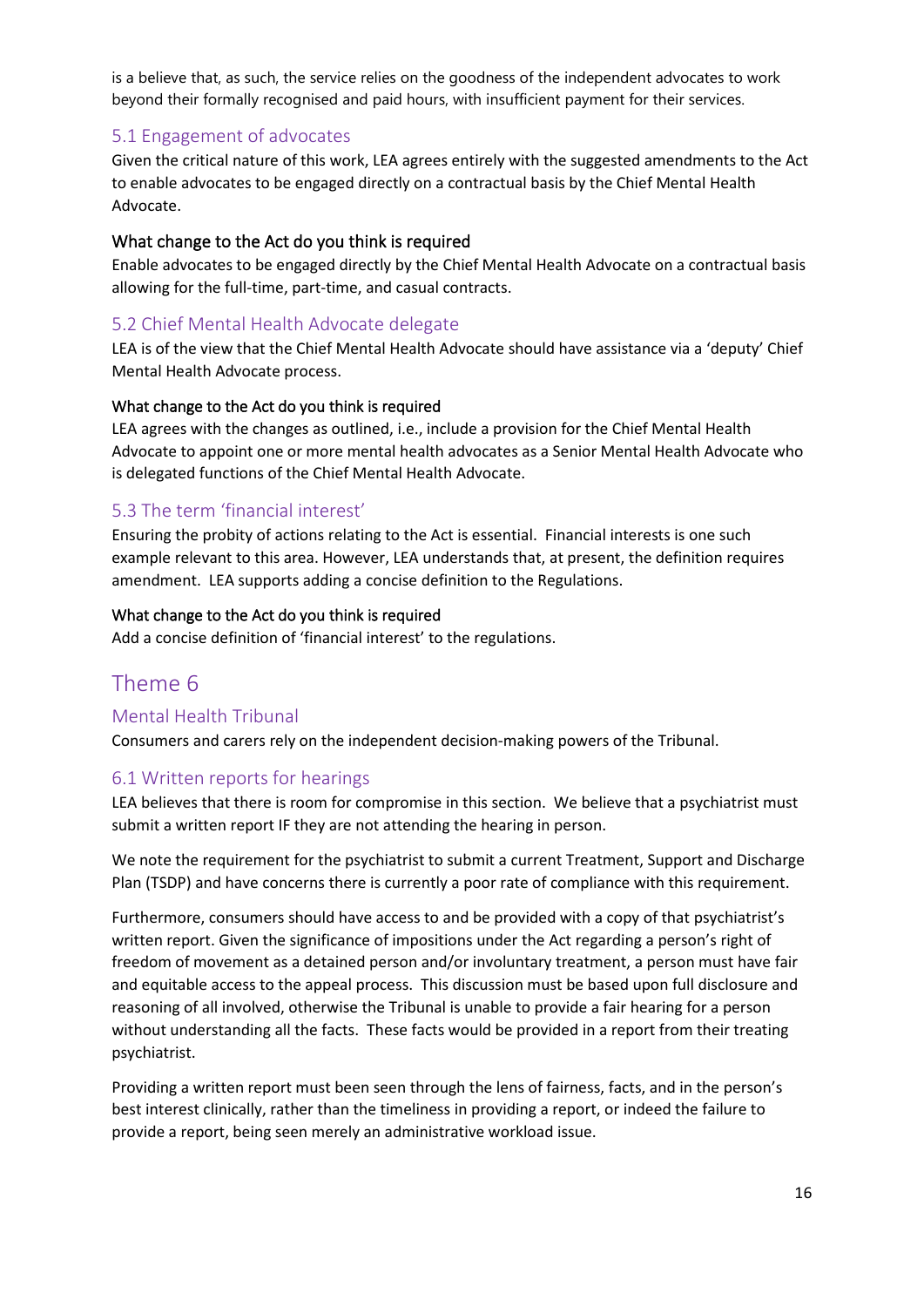## <span id="page-16-0"></span>What change to the Act do you think is required

LEA believes strongly that a written report by a psychiatrist must be provided to the Tribunal even if they are not in attendance.

# <span id="page-16-1"></span>Theme 7

## <span id="page-16-2"></span>Interstate arrangements

## <span id="page-16-3"></span>7.1 Mutual recognition of mental health orders and interstate arrangements

LEA notes the current arrangements and the work that is progressing in this area nationally.

#### <span id="page-16-4"></span>What change to the Act do you think is required

We agree with the suggestion of the provision of a descriptive definition on 'corresponding orders' from other jurisdictions.

# <span id="page-16-5"></span>Theme 8

## <span id="page-16-6"></span>8.1 Use of audio-visual communications under the Act

LEA considers there needs to be alternatives within the Act for face to face assessments where clinically indicated and necessary. Of note would be for Aboriginal people who may have cultural reasons for refusing to use these means (e.g., many believe a camera 'steals' their spirit) Further, additional considerations need to be made to allow for interpreters.

## <span id="page-16-7"></span>What change to the Act do you think is required

We note the text as 'clinically appropriate' and believe this should change as we have indicated above, to 'clinically indicated and necessary'

# <span id="page-16-8"></span>Theme 9

# <span id="page-16-9"></span>Select Committee Into Alternate Approaches To Reducing Illicit Drug Use And Its Effects On The Community

We note the recommendation made by the WA Parliament Select Committee Help, *Not Handcuffs: Evidence-based approaches to reducing harm from illicit drug use.*

## <span id="page-16-10"></span>9.1 Select Committee - Recommendation 41

LEA does not have anything further to recommend on this section; rather, we consider reference to the Select Committee's Report and the interpretation of actions will determine any changes to this section. As it stands, once the psychosis has been successfully treated and the person has recovered i.e., no longer meets the criteria, then it does not seem logical to further detain the person under an involuntary order. Every effort should be made to engage the person in psychoeducation and support to build self-care skills and capabilities once their mental health is stabilised sufficiently.

# <span id="page-16-11"></span>Theme 10

## <span id="page-16-12"></span>Clinical Governance Review

## <span id="page-16-13"></span>10.1 Mental health governance - legislate for Lived Experience partnerships

LEA considers lived experience partnerships within all governance areas are an essential criterion for all aspects of mental health service delivery, including oversight of the Act.

Part 3 s22 item 4A of the Disability Services Act 1993 (WA) states "*they are all persons who have disability, or knowledge of, and experience in, matters relevant to people with disability*". The key to this section is to enshrine the percentage of lived experience as the majority and LEA recommends a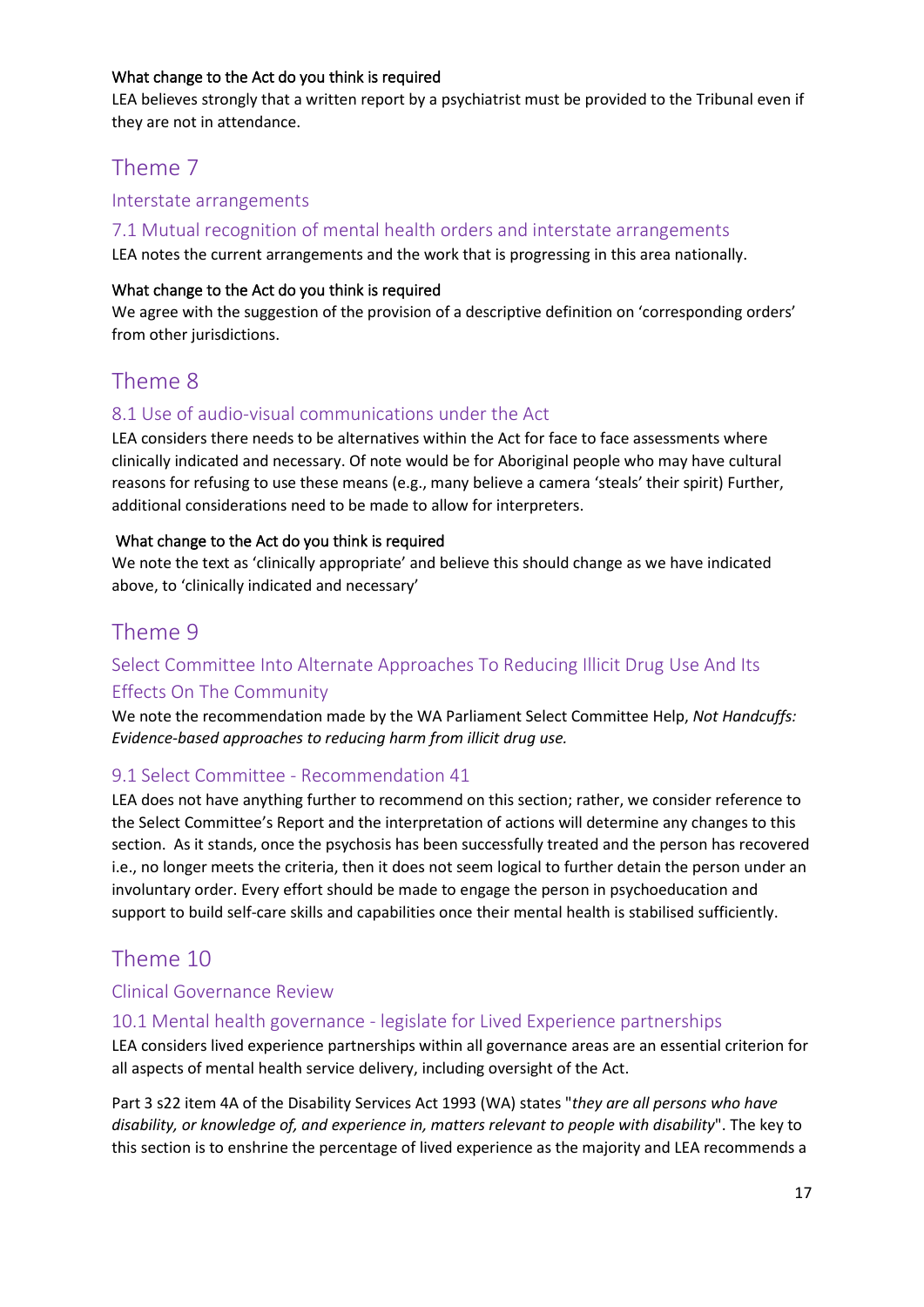minimum 75% as lived experience persons. We believe this provides a reasonable ratio of persons with a lived experience and clinicians, with one additional lived experience person.

Given the importance of the Act and the restrictions to people's freedom, choice and control, LEA would support the ratio being included in the Act. Furthermore, LEA also notes the remaining wording in the Disability Services Act 1993 which we support.

We do note however, that as the suggested process i.e., Ministerial Advisory Council refers to 'Advisory' LEA does not consider this to be a true reflection of governance.

LEA acknowledges the reference within this section to the Mental Health Executive Committee and the Community Mental Health, Alcohol and Other Drug Council has lived experience representation, however LEA considers the inclusion of one or two individuals is insufficient, lacks diversity, and therefore does not allow for experiences in a much broader context. LEA believes a greater ratio of lived experience persons to other members of these two committees, needs to be introduced to ensure the voices of people with a lived experience are central to the decision-making processes.

## <span id="page-17-0"></span>What change to the Act do you think is required

LEA recommends a stated ratio of lived experience persons to that of other members of committees is required.

# <span id="page-17-1"></span>Theme 11

## <span id="page-17-2"></span>Culture and Spirit of the Act

Being treated with dignity and respect, respecting the rights of persons to make decisions about their own treatment, care and support is essential to patient centred care, which also applies to the application of the Act. We heard inconsistencies regarding consumers families and carers receiving copies of their forms, suggesting improvement is needed in the provision of these.

*"Nothing has changed. They still do things to us and for us, not with us. They don't talk to us."*

*"I have been engaging with mental health professionals for almost 30 years. I have never been spoken to like that, and I have never witnessed a psychiatrist speak to their patient in such a manner. It was rude, dismissive, and aggressive, and not conducive to collaborative and safe care."*

We were fortunate to hear from one person who reported their experience in being detained as positive:

*"This order saved my life on many occasions as I was extremely suicidal. Without these involuntarily enforcements I would have died. My physiatrist was extremely caring and gave me all the facts. I was very grateful that that particular person cared for me as a human being."*

<span id="page-17-3"></span>*1. Human rights of consumers, families, and carers.*

LEA is concerned that with the origins of the 1996 Act, there seem to be no or minimal shift in the culture of mental health services. Coercive treatment, by its nature, violates the United Nations Convention on the Rights of Persons with Disabilities. We have heard from our consultations, there is a belief that clinicians still focus on risk and pharmaceutical-based treatment. We also note there are inconsistencies between practitioners on the provision, explanation and discussion on rights and the Charter.

*"It needs to be explained more what the mental health act is once a person has de-escalated."*

*"(Psychiatrist) Explained my rights clearly. This included expectation of time and steps in assessing process"*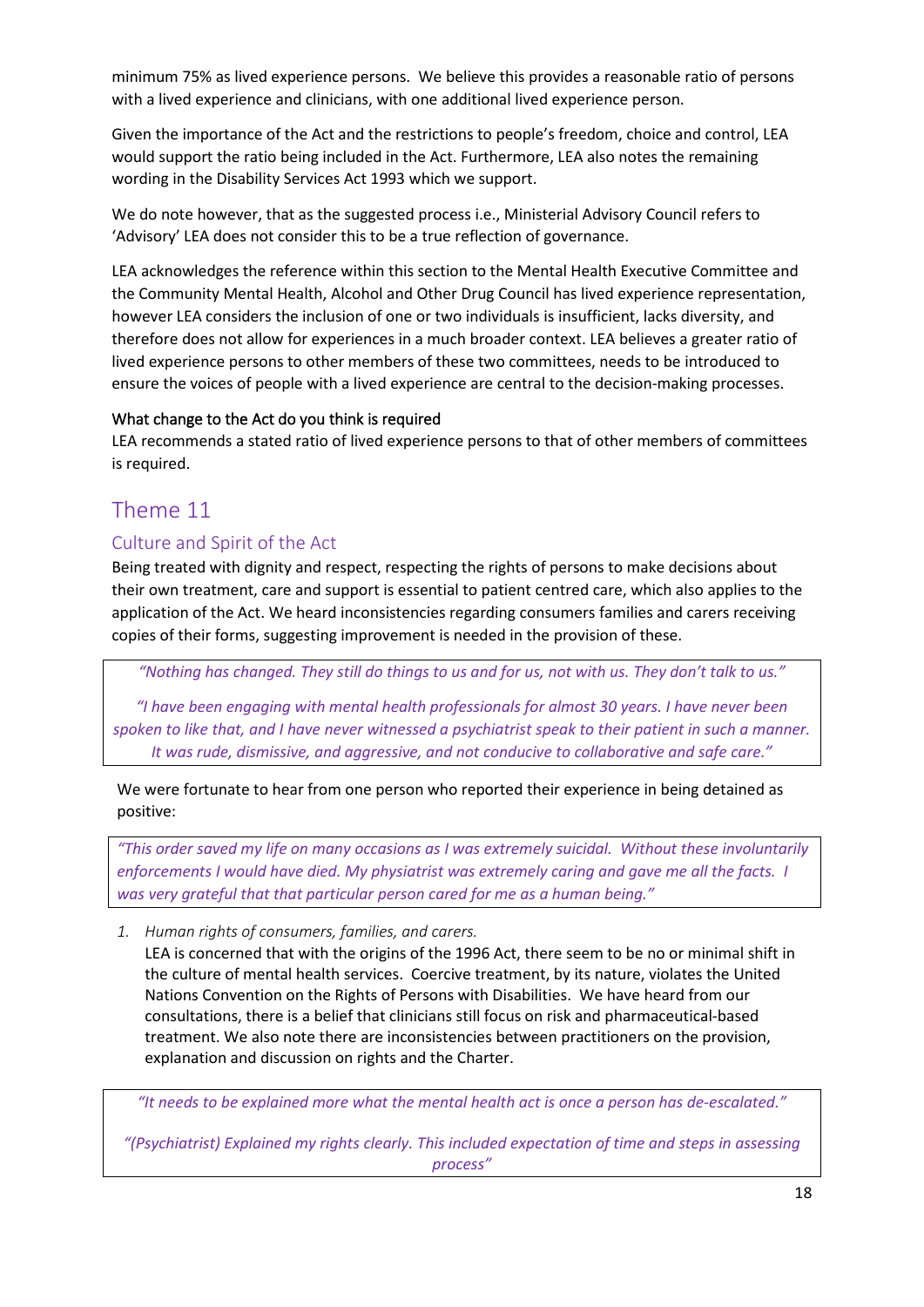We also question whether clinicians are aware of the Convention and the Charter and apply the rights of people adequately. We heard varying descriptions of the provision of rights and the Charter, and often, if given, was at a time of crisis (usually admission) when a person was unable to ingest the information. The provision of the Charter and rights needs to be repeated perhaps a few days after someone's mental distress has settled.

During some of LEA's consultations people talked about feeling disempowered by what they perceived as power and control over them, paternalistic approaches, lack of trust both clinicians and the system, and the ability to make their own voices heard.

*"What I could have done with was a normalisation of where I was at. Self-hatred because I was needing this help. When I have been helped- someone who made me feel like I'm not stupid or weird for being this way. This is just another condition that can be treated, not a sign of your incompetence. It stops me from drowning in the shame."*

*"Don't write me up for effusing medication. I felt like I was bad at school and had done something wrong."*

<span id="page-18-0"></span>*2. Trauma Informed Practice and awareness.*

Our survey respondents spoke of the de-humanising experience of being placed under the Mental Health Act and spoke of feeling disrespected beyond their current circumstances. The experience of being detained can be exacerbated by any prior history of personal trauma. People with a trauma history speak to feeling they do not deserve any help and feel shamed and embarrassed when they find themselves forced into treatment. A natural trauma-response, from the consumer perspective, is to react, sometimes aggressively, to that intervention. We heard people ask if it was possible for all staff to be informed about trauma and be more understanding of our distress, rather than over-medicate, restrain, and control behaviour, which can lead to further trauma.

*"Inability for medical professionals to see us as fellow human beings- it's as basic as that. All of us are one disaster, one trauma away from a mental health problem."*

*"I have a deep concern for bringing compassion, empathy, respect and dignity into the processes and addressing what I see as the gap between the Act and what happens after a person has been subject to it."*

*"Sometimes I'm not in a good space and make bad choices. It's the need to create the sense you can speak your truth and accepted as your truth an important. It's not railroaded onto the box they want to fit it in."*

*"I'm in a different frame of mind when it's all happening. Difficult to find your strength and act like this crazy mother. You got through the anger- how did this happen. That's your bit of trauma."*

Family and carers spoke of experiencing their own trauma while witnessing their loved one not only being unwell, but also their observations of the way they, and their loved ones, were being treated. LEA encourages trauma-informed practices as being as requirement of the Mental Health Act, and those practices apply equally and equitably to the consumer and any family member or carer who is supporting them.

#### <span id="page-18-2"></span><span id="page-18-1"></span>What change to the Act do you think is required

*1. Information system (PSoLIS)*

Ensure the Psychiatric Services Online Information System (PSoLIS) has all the required forms, all staff have access to PSoLIS, and the use of hardware such as iPads/tablets which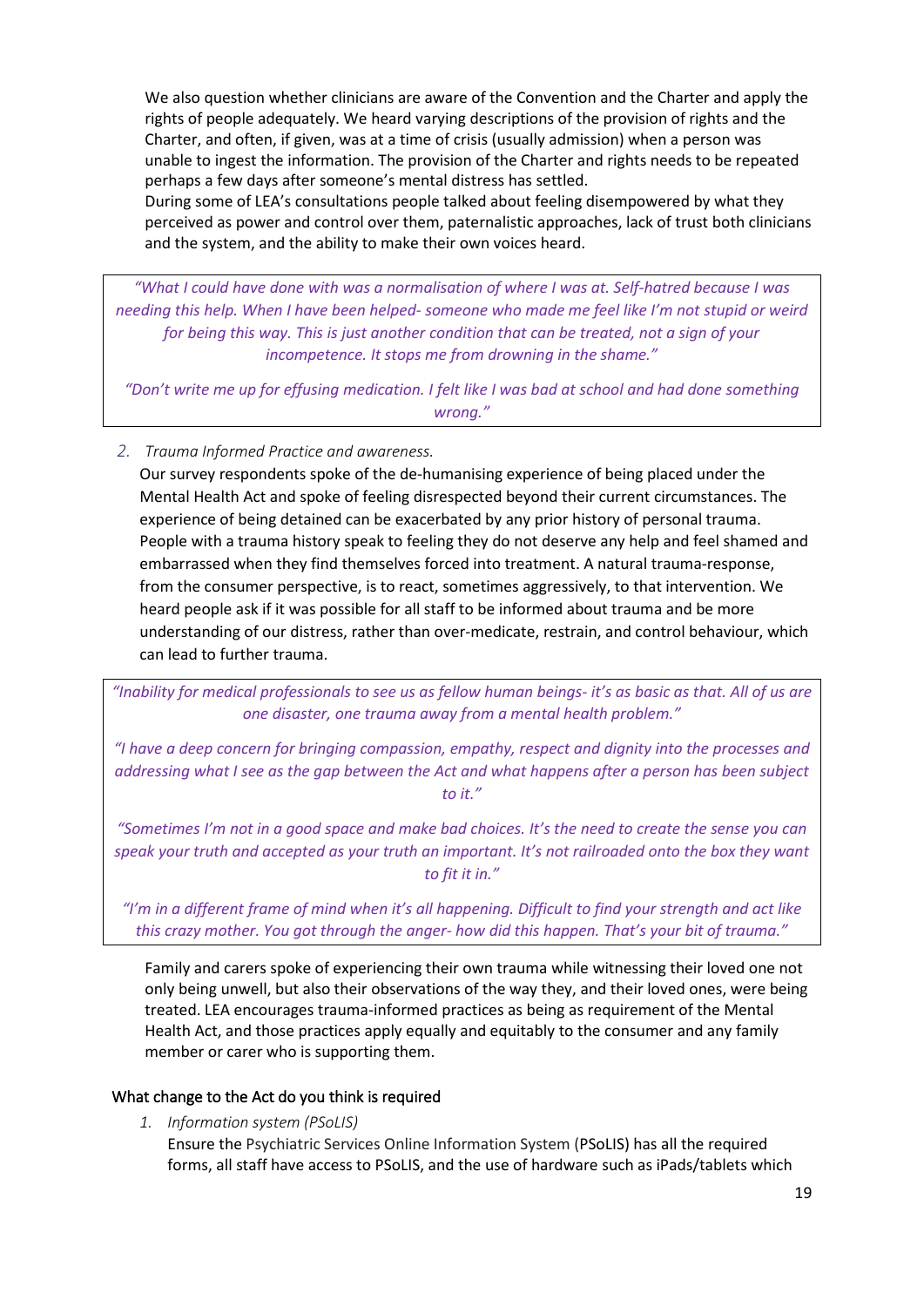can be used at the bedside of the consumer allowing for the completion of the forms in collaboration with them, when it can them be immediately logged onto the system.

#### <span id="page-19-0"></span>*2. Terminology*

LEA believes the term 'consider' should be changed to 'must apply'

#### <span id="page-19-1"></span>*3. Reporting requirements and Forms*

We do not consider the reporting requirements and forms to be administrative exercises; rather, the receipt of these forms and reporting is central to preserving the rights of individuals. LEA is concerned that clinicians may consider these tasks to be a burden, however we believe the focus should be away from burden, to being accountable and providing necessary information to the consumer and carer to support recovery and therapeutic relationships.

#### <span id="page-19-2"></span>*4. Administration and compliance*

LEA is of the view that the background has been rather an attempt to change culture and practice and hence we agree that these tasks have increased, yet we consider from reports during our consultations, that this has not been entirely successful. Having documents completed in a timely manner is essential. Further, we are concerned about completion of the documents without full interaction and involvement with the consumer. The Treatment, Support and Discharge Plan (TSDP) is a critical issue.

#### <span id="page-19-3"></span>*5. Objects of the Act and Charter are being met*

Our consultations suggest the Mental Health Advocacy Service does a good job in having contact with consumers and investigating the physical environments where people are held, however reports indicate they are also left to explain the rights to consumers, their family, and carers. This is despite posters of the Charter and other rights being available in services, reports of consumers feeling unsafe to discuss or challenge these issues, because of perceived threats to their treatment and safety, which in essence is coercive practices.

Our respondents mostly reported not being aware of the Charter, did not recall receiving a copy of it, nor seeing it within the inpatient units they were in.

## *"A treatment approach that attempts to mitigate the shame and stigma around your situation would reduce the suffering so much."*

## <span id="page-19-4"></span>What change to the Act do you think is required

There is a requirement for staff to discuss the Charter with the consumer on admission. This can also be re-discussed after the consumer has managed to 'settle/ stabilise' on the ward and is more able to process information. Naturally, there would also be the requirement the information is provided in a manner that is understandable to the consumer and their family and carer (including language, culture, and other disability requirements).

<span id="page-19-5"></span>*1. What needs to be done better to ensure the Objects of the Act and Charter are being met* LEA considers changing the wording from 'have regard' to 'must' apply. Additional posters in each clinical interview room and the inpatient bedrooms, in other words greater awareness raising is needed to inform consumers, their family and carers. Additionally, ongoing training and education for clinicians by lived experience educators on what epistemic trust means from a consumer placed under the Act means, and why the Charter is needed to provide comfort to the consumer and their family and carers.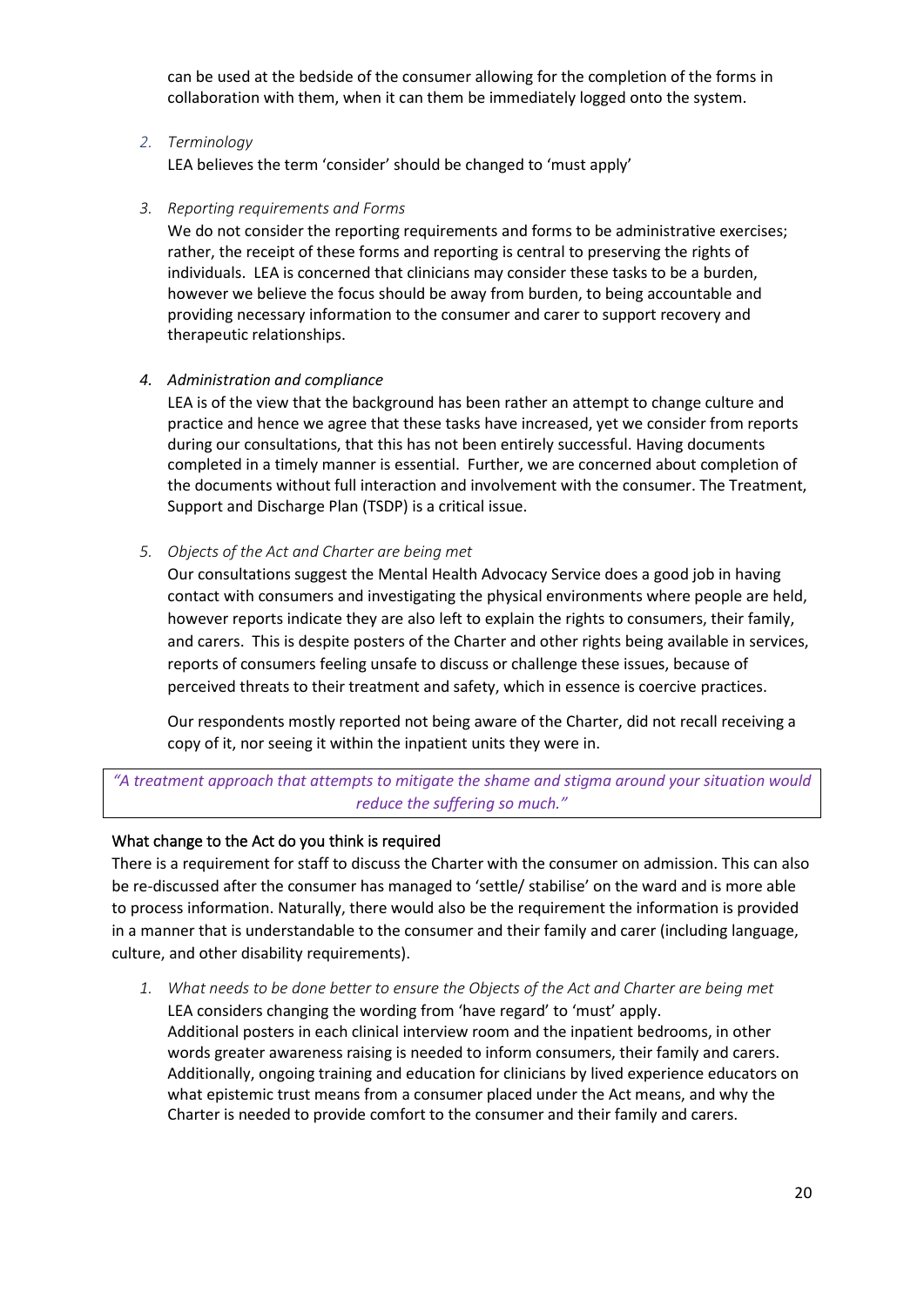At this point also, a safe way to challenge real or perceived breaches of a person's rights is needed, noting the MHAS is limited in its capacity, with consumers not necessarily being aware of other avenues such as the Office of the Chief Psychiatrist, Health and Disability Services Complaints Office, Health Consumers' Council of WA etc.

LEA also believes there needs to be contained within the Act provisions for breaches of failure to comply with the Charter.

## <span id="page-20-0"></span>What change to the Act do you think is required

LEA recommends the appointment of a 'rights and concerns' officer in each service.

<span id="page-20-1"></span>*2. Barriers to implementing change*

To bring about lasting change, LEA believes a move away from risk aversion to one genuinely focussed on patient centred/ led care is required. This gives consumers the right to made determinations in their own best interest, is strengths-based, empowers choice, control and changes the focus from providing treatment, care, and support 'for and to' to that of 'with' the person. Until there is a cultural change to embrace this, little will change.

We heard from our survey and interviews recognition of the limited funding and staff who appear over-worked and under pressure. While some described positive experiences, it appeared dependent upon an individual clinicians' efforts, rather than a system-wide approach to a culture of recovery and consumer and family/ carer led/centred practice. This does not require an investment of funding- rather an alternative approach to training, mentoring and support for clinicians.

*"I am hopelessly caught in the revolving door of an inadequate mental health support system that can only "help" when I am at the extreme end of my mental health spectrum and then the most they can do is put me on yet another cocktail of medications."*

*"physicians that are overworked, stressed and have had to put their empathy on hold to just survive their jobs."*

*"the good physicians who can no longer watch the never-ending train wreck that is our health care system. Eventually they have to become immune to the plight of their patients"*

*"The Act seems akin to one person trying to manage multiple leaks in the dyke holding back flood waters."*

*"I have experienced in every aspect within the WA Mental Health Act as a Consumer for many years. I cannot complain From me being in hospital we have blocks from the locked wards of patients going to the open ward due to the fact that we have a lot of homeless people, alcohol, drug issues. No place for these people to go. A bag (sic) log occurs. No rehabilitations centres for drug and alcohol. So consequently that other people that don't have these issues find it hard to get in. This is not my experience. But I have viewed this happening."*

Mention was also made of the value and the importance of the therapeutic relationship, and the constant staff changes and use of staff from other areas as being disruptive to their recovery. Having staff available to spend time with people was suggested; nurses were named as the most empathetic, yet seemed to lack the time to spend with individuals.

*"It is about the staff- who's on, rather than the culture of the service."*

*The new locum Dr was calm, professional, and spent time talking to her in a beneficial therapeutic manner."*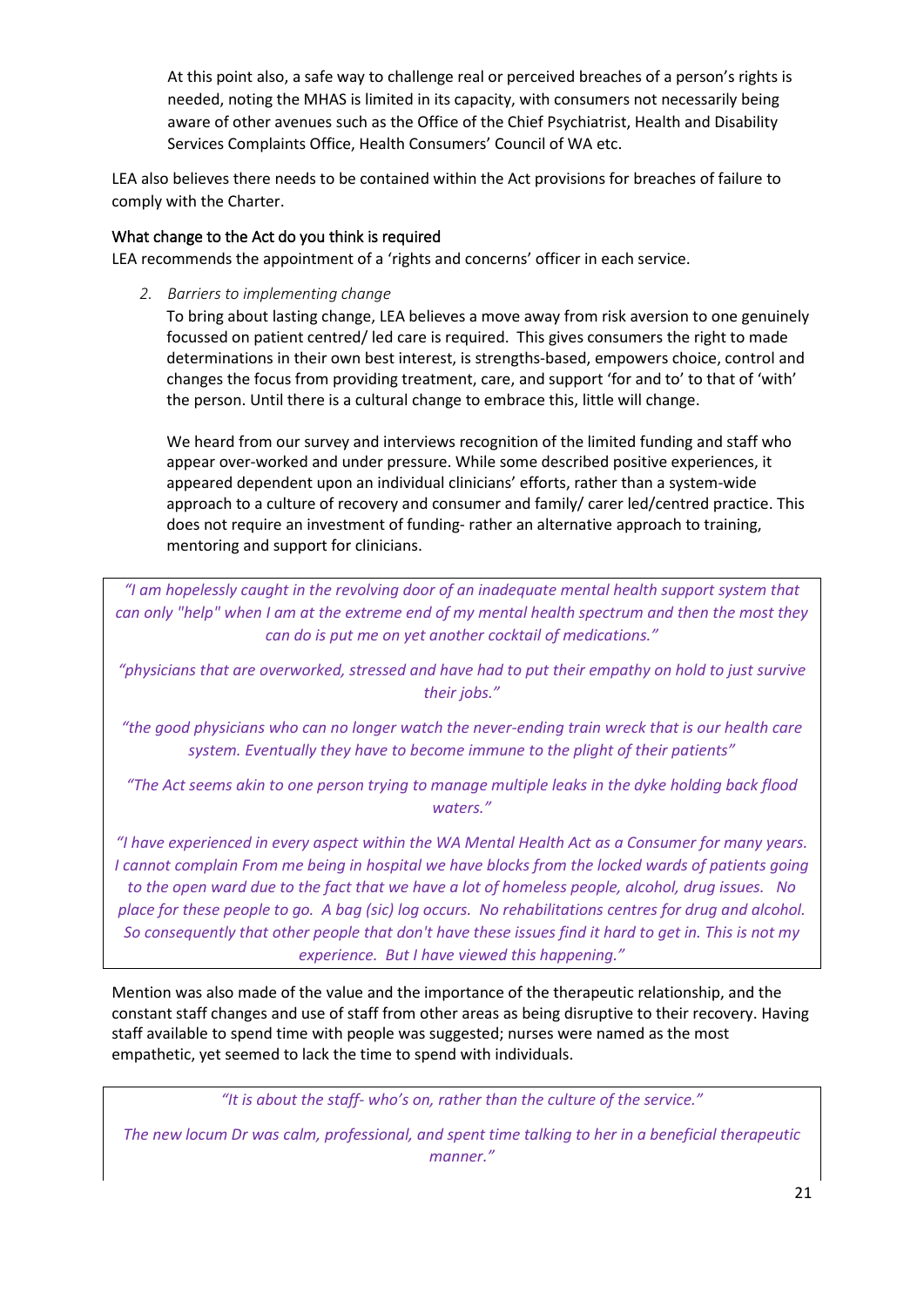*"My physiatrist (sic). He was extremely caring and gave me all the facts. I was very grateful that that particular person cared for me as a human being".*

*"Nobody ever had time to talk. All too busy."*

Extra concern was expressed when a consumer or carer asserted their right to be involved in their (or their loved ones) care. They were viewed as being 'aggressive', belligerent, non-compliant, or 'difficult'.

*"The practitioner needs to truly believes that even "people like me" can have insight into their condition and are not attention seeking or being deliberately belligerent and self-sabotaging"*

*"You Are Judged- straight away. If you do ask something- you are fobbed off. Nothing's validated."*

## <span id="page-21-0"></span>What change to the Act do you think is required

Enable through the Act a review of the language and a real change in focus from doing 'for and to' to 'with' consumers would go a long way to cultural change for the betterment of consumers, families, and carers.

LEA understands people held under the Mental Health Act may have limited decision-making capacity in some areas of their lives. However, this does not necessarily mean that they are unable to contribute in some way to decisions made about their treatment and care. We strongly support the inclusion of ongoing conversations with the consumer, their family and carer/s regarding their care and support towards recovery. Supported decision-making requires staff to have more skills to work with consumers, within the capabilities of consumers at that time and stage of their lives.

# <span id="page-21-1"></span>11.1 Post-implementation review recommendation

Completion of information and forms which are about the treatment, care and support for consumers and carers should be a normal part of the business. In any other field of medicine, medical practitioners are required to ensure the safety of the patient, which includes quality recordkeeping. The forms, communications and record-keeping are undertaken with timeliness and suitability in line with all and any policies/ law/ codes/ registration requirements.

LEA strongly believes that this should be just as applicable in the mental health sector as any other and to suggest these forms, which are designed for the protection of the consumer, is an administrative burden is not acceptable.

## <span id="page-21-2"></span>What change to the Act do you think is required

The use of lived experience educators through stages of university, early practice training and registration is essential. A cultural shift is required, interestingly this seems exactly why the forms were created. A shift away from compliance and risk management, to one of genuinely working with the consumer, their family and carers towards recovery is, LEA strongly believes, is the essence of patient centred and led care and recovery.

# <span id="page-21-3"></span>Part 2

<span id="page-21-4"></span>LEA has provided comments to the amendments which we believe require some consideration. Those not mentioned below, we agree with.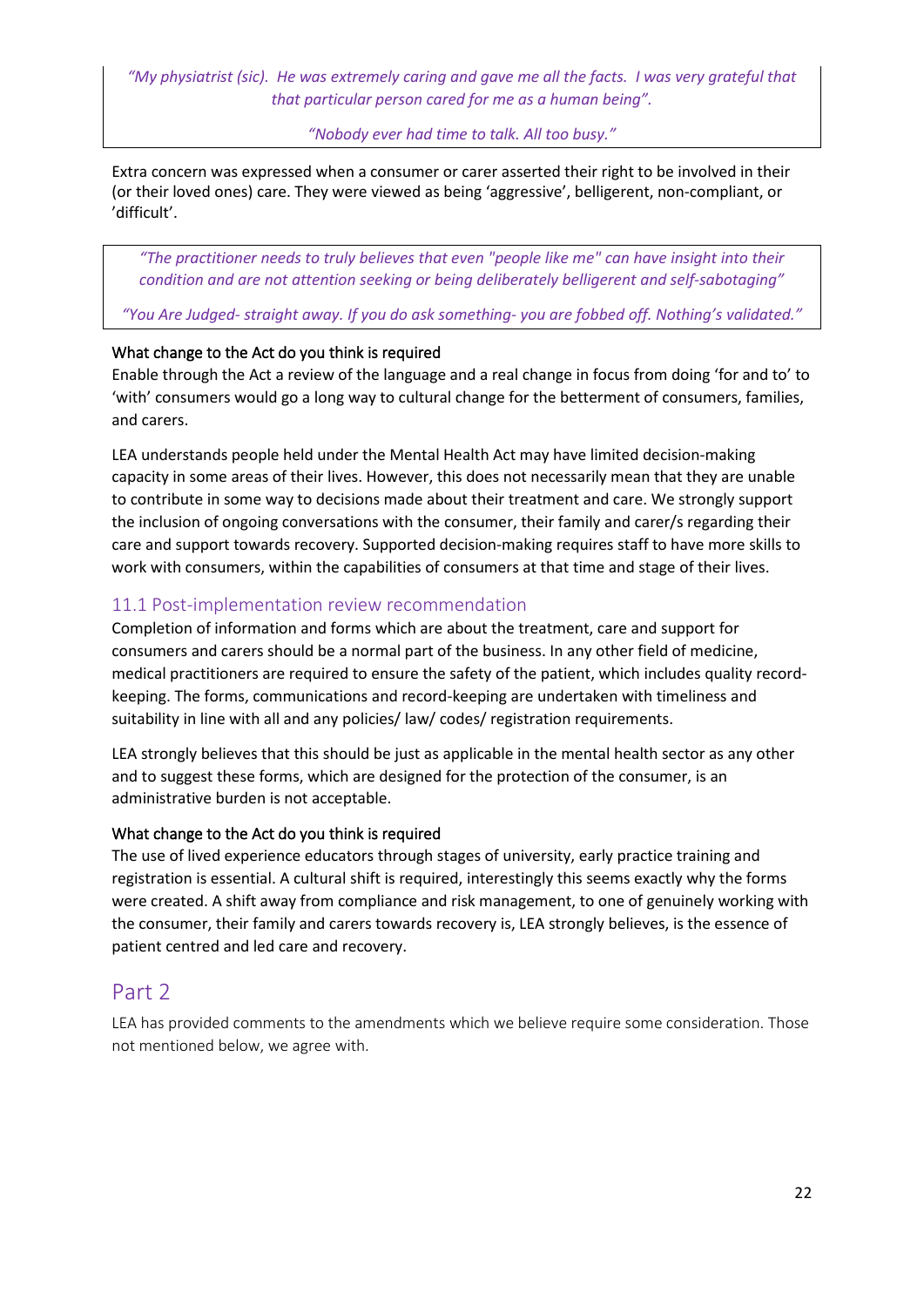<span id="page-22-0"></span>Amendment 3 - Use of reasonable force with respect to a person on: a referral for examination by a psychiatrist, a transport order, or an apprehension and return order Proposed Amendment: LEA has some concerns about the inclusion of 'a health professional at the place' who may not have received contemporary training in suitable manoeuvres, placing the individual at further risk of harm.

#### <span id="page-22-1"></span>What change to the Act do you think is required

LEA recommends the text to change to 'a health professional suitably trained in containment manoeuvres at the place'

# <span id="page-22-2"></span>Amendment 5 - Provide for continuation of detention at a general hospital to allow for further examination by a psychiatrist

Many people are left sitting in an uncomfortable and often unsafe over-stimulating environment of an Emergency Department waiting for as assessment. The issue with this amendment is the timeliness of the assessment and the 24-hour maximum time we believe is a reasonable timeline.

## <span id="page-22-3"></span>Amendment 7 – Leave of Absence

#### <span id="page-22-4"></span>What change to the Act do you think is required

LEA would like to see consideration given to an 'extended day leave' which would be we suggest over 6 hours.

# <span id="page-22-5"></span>Part 10

#### <span id="page-22-6"></span>Amendment 9 – Transport orders

#### <span id="page-22-7"></span>What change to the Act do you think is required

We would like to see the provision within the Act for the notification of the consumer's family and carers of any transportation.

Regarding transport, LEA understands a review of this service has occurred and yet to be published. In our survey and consultations, we heard commentary on the experience of consumers and carers, which we note here:

*"It was traumatic and inhumane the way it was done. I had a safe way to take my son to the ED but it was not an option."*

*"I was advised my daughter would be transferred by Ambulance as she was now under the MHA, and this could take anywhere from 1 hour to 24 hours."*

*"The ED refused to assess my son because I had driven him there."*

# <span id="page-22-8"></span>Part 11

<span id="page-22-9"></span>Amendment 10 - Apprehension by police for assessment

#### <span id="page-22-10"></span>What change to the Act do you think is required

LEA suggests a person must be seen within the current 4-hour period for initial examination in an ED however, we acknowledge this could become complicated because an initial consultation may not be comprehensive enough to determine ongoing apprehension etc.

This can reflect the extra challenges with insufficient mental health staff in ED's, and the waiting lists; a time limit of the 24 hours as per Division 3 of the Act would be acceptable.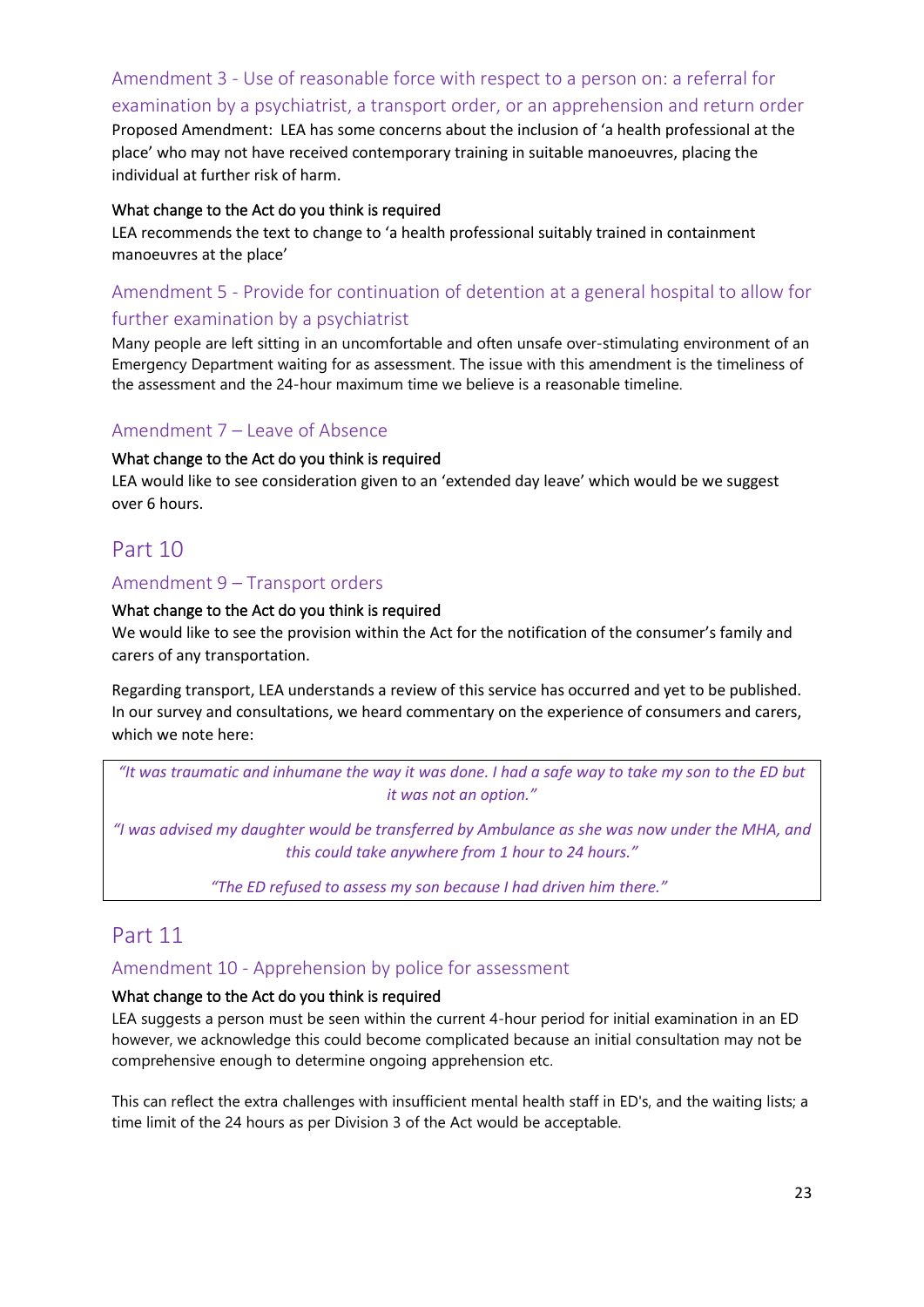# <span id="page-23-0"></span>Amendment 11 - Gender of person conducting search

This can be an ambiguous area even in the physical presentation of the person and their gender identity.

#### <span id="page-23-1"></span>What change to the Act do you think is required

LEA believes it is the inherent right, and to protect the dignity of any person, to be asked who they would prefer to be searched by rather than an assumption made based upon external physical presentation.

# <span id="page-23-2"></span>Part 14

## <span id="page-23-3"></span>Amendment 13 - Emergency psychiatric treatment

#### <span id="page-23-4"></span>What change to the Act do you think is required

Consider extending definition to a suitably qualified and registered health practitioner with a medical practitioner's authorisation.

## <span id="page-23-5"></span>Amendment 15 - Informing treating psychiatrist of seclusion or bodily restraint

#### <span id="page-23-6"></span>What change to the Act do you think is required

Remove the term 'in due course' as this could be done via electronic communications (email) and should not add to the burden of reporting.

## <span id="page-23-7"></span>Amendment 17 - Voluntary Patients in locked inpatient mental health services

LEA has commented regarding this issue previously within this Submission but will reinforce the issue of 'control' that is, if a person request to leave a ward, this could be denied. Voluntary inpatients may leave a treatment centre at any time unless an inpatient treatment order then applies to the person.

#### <span id="page-23-8"></span>What change to the Act do you think is required

Reference within the Act to state inpatient wards for voluntary patients must allow for the free egress and entry of the consumer, family, and carers.

# <span id="page-23-9"></span>Part 20

## <span id="page-23-10"></span>Amendment 20 - Timing of notifications to the Mental Health Advocacy Service

#### <span id="page-23-11"></span>What change to the Act do you think is required

LEA is of the view that notification to the MHAS for children should be within 4 hours.

# <span id="page-23-12"></span>Part 21

# <span id="page-23-13"></span>Amendment 23 - Application to Mental Health Tribunal for provision of electroconvulsive therapy

LEA is of the view that such restrictive provisions are included in the Act for the protection of the consumer, and it gives them an alternative for decision-making. If this is removed from the Act, it suggests treatment can be given without opportunity for discussion or consideration by another external body.

Although it could be argued a person has the right to gain another opinion, this is also notoriously difficult to obtain, and is often in this case done by another practitioner who is supportive of ECT often as a first line of treatment.

LEA has difficulty in supporting a number of these amendments, we agree for the need for ECT specifications retained for the information of the Tribunal as it can be a person's choice to challenge a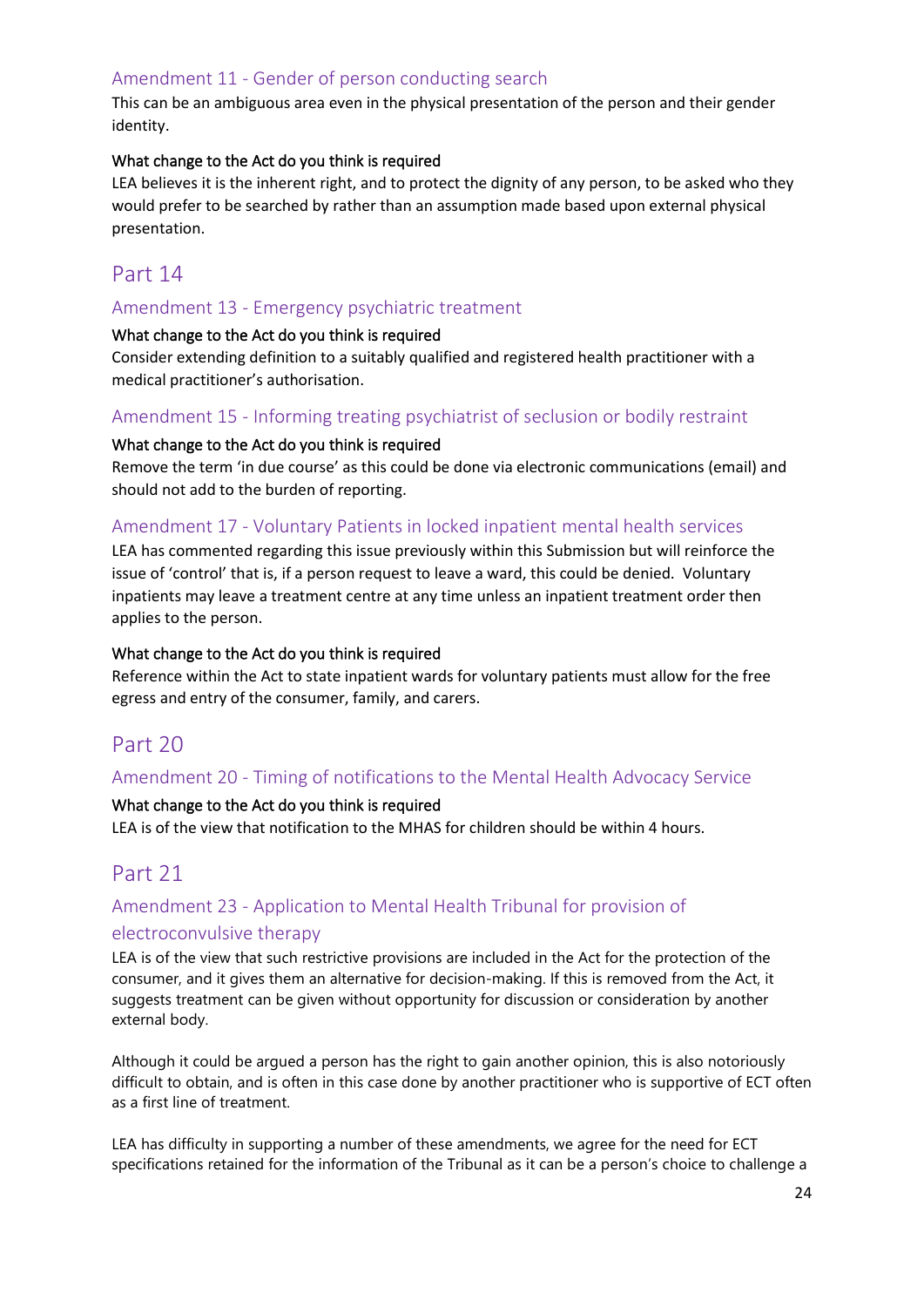decision made about ECT as a treatment methodology. By removing these provisions, while seeming restrictive to practitioners, it is about respecting the rights and wishes of a person.

It is acknowledged a person may seek another opinion; however, as previously identified, these are incredibly difficult to obtain, and are often done by a practitioner who is a supporter of ECT, therefore we do not believe it is sufficiently independent.

We recognise ECT can be an effective form of treatment for some individuals. This does not dismiss the ideal that a consumer and their family/ carer needs to be involved in the discussions and decisions about receiving this treatment. LEA supports the statement made by the MHAS, Tribunal, and the Chief Psychiatrist that any application for ECT must be supported by a person's treatment, support, and discharge plan which the consumer (and their family/ carer) has been involved in.

LEA also raises the issue of rTMS and whether now is the time for this to be provided for within this review of the Act given rTMS has been approved under certain criteria, for use with an applicable MBS item number. We believe it is timely to consider its inclusion.

# <span id="page-24-0"></span>Amendment 26 - Provide for a transcript of oral reasons delivered during a Tribunal hearing to suffice as compliance with a request for reasons

As the proposed amendment is currently written, it implies an oral version of the Tribunal's decision would be sufficient. LEA agrees the transcript should suffice as written information and the person should not have to go through any EOI process to obtain this transcript.

#### <span id="page-24-1"></span>What change to the Act do you think is required

We recommend clarity around the wording of this proposed amendment.

<span id="page-24-2"></span>Amendment 27 - Enable the Tribunal to correct any clerical mistakes, accidental errors, omissions, miscalculations, or defects of form, contained in its decisions or reasons

## <span id="page-24-3"></span>What change to the Act do you think is required

We agree; however, notification of any corrections must be provided to the consumer.

# <span id="page-24-4"></span>Part 23

LEA agrees with all amendments in this section.

# <span id="page-24-5"></span>Other Matters not addressed elsewhere

## <span id="page-24-6"></span>*1. Recovery-oriented practice*

Our respondents (consumers and family/carers) spoke of the treatment and care they (or their loved ones) received while held under the Act. Most reported a stabilisation based upon high levels of anti-psychotics (some reported they felt this was means to control behaviour), crisis management and stabilisation of symptoms rather than a focus on recovery skills for consumers which were based upon an individual's needs. One interviewee shared this harrowing experience:

*"My distress from the revolving door- new locums every 3-4 months. Over 1 Year I saw 5 psychiatrists. Every time the medication changed. I was weaned off one and changed to anotherrequiring a hospital stay each time. I got to the place where I stopped listening. You don't understand the torture that goes into these medication changes."*

From our respondents there was a view that over-medicalisation of mental health issues without taking heed of the necessity for providing consumers and carers with resources, education and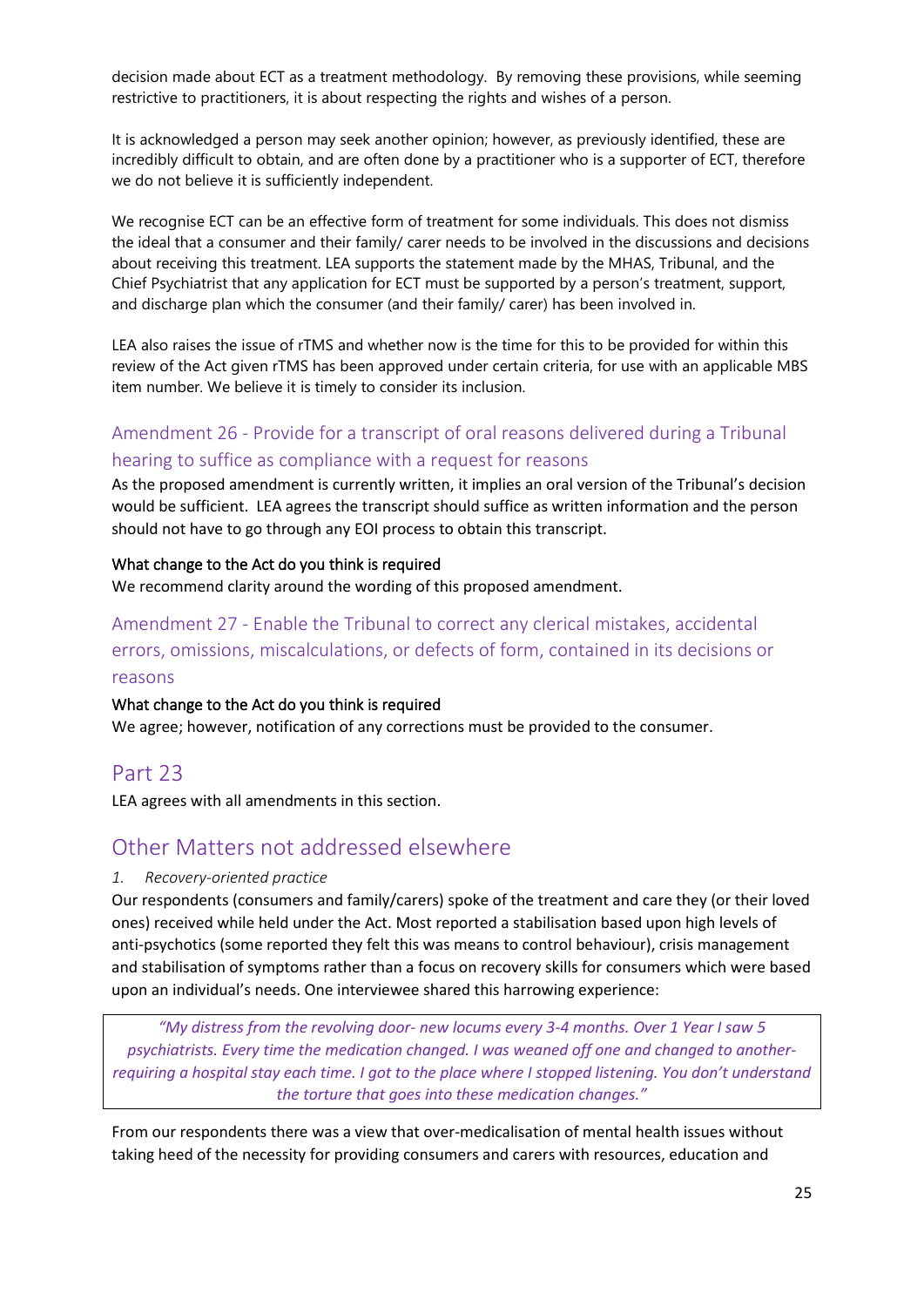recovery-oriented practice will continue to be of detriment to individuals living as well as possible in the community and leading fulfilling lives.

LEA strongly supports true consumer centred/led care which takes a holistic approach to recovery.

*"I was at the hospital every day and asking what was happening. There wasn't a lot happening, and nothing I could do. At the time I was thinking, he's safe, they're obviously doing some sort of therapy, and now what's next"*

*"Treatment tended to be a 'holding pattern' using medication and little genuine recovery work on the wards."*

Peer Support is recognised as a necessary, cost-reducing, and evidence-based practice for recoveryoriented services (both consumer and family/carer peers). Respondents spoke of the power of lived experience and its ability to guide people through the experiences of involuntary treatment. There has been some success with the use of peer workers in Emergency Departments for those presenting with mental health issues. The uptake of peer workers within our inpatient units is still limited in scope, and LEA suggests the review of the legislation might include access to a peer worker for all consumers, families, and carers. This would progress the genuine choice required for people to succeed in their recovery.

<span id="page-25-0"></span>*2. Conflicting Opinions between Doctors*

We heard people speak of being referred for assessment under a Form 1A, only to have a different psychiatrist disagree, and in some cases discharge a person without any treatment, support, or follow-up. While we would concur, this is in line with "least restrictive means", the completion of the 1A can lead to ongoing consequences for an individual.

*"!!! So, one Psych says he is a risk - another says he is fine except he is jealous of other people and that fits in with his diagnosis"*

*"When you're under the control of a single psychiatrist- it's so wrong there's too much control and power for one person to write a 1A."*

LEA has a focus on the private sector, however, we heard people speak of this from two angles:

a) An individual in a private hospital being referred for assessment, despite there being no decline in their mental health or change to risk.

*"She was placed under forms despite having had no change in risk"*

b) An individual being refused hospitalisation in a private hospital after they had been placed under a form 1A and had lived well for a long period of time. This has led to consequences for that man and his family.

*"The (Private) hospital wouldn't take him because he had been on a 1A prior, even though the psychiatrist assured he was not a threat, no one would take him. It's like a little cross against his name forever."*

# <span id="page-25-1"></span>Contact

LEA has been pleased to provide this Submission for consideration. We would welcome the opportunity for further clarification on any points raised and Lorraine Powell would be the first point of contact for you.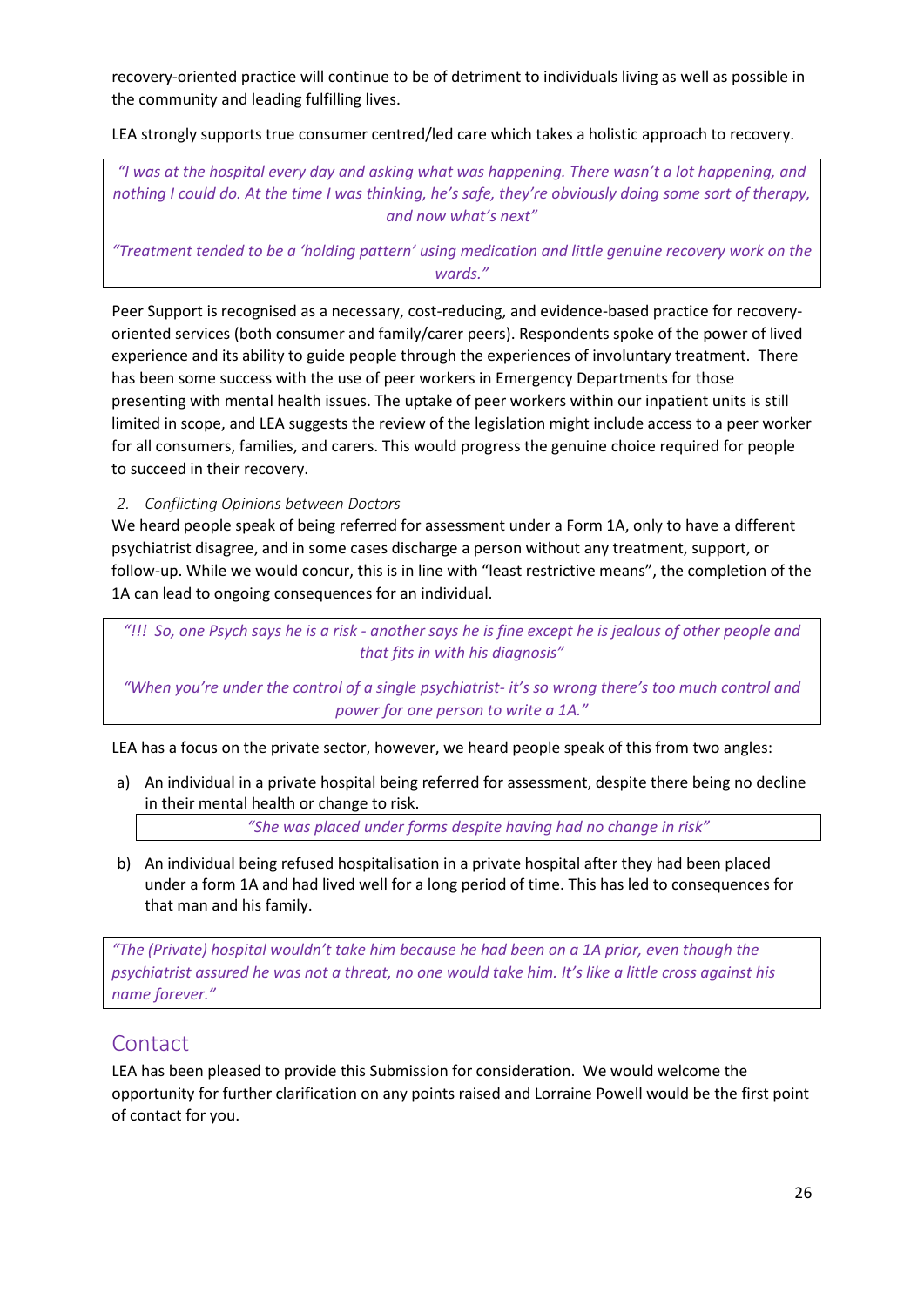Mully

Lorraine Powell Director, Coordinator for WA Email: **[lpowell@livedexperienceaustralia.com.au](mailto:lpowell@livedexperienceaustralia.com.au)** Mobile: 0408 915 020

Laun

Janne McMalcon

Professor Sharon Lawn Janne McMahon Board Chair and Executive Director Founder and Strategic Advisor Email: **[slawn@livedexperienceaustralia.com.au](mailto:slawn@livedexperienceaustralia.com.au) [jmcmahon@livedexperienceaustralia.com.au](mailto:jmcmahon@livedexperienceaustralia.com.au)** Mobile: 0459 098 772 Mobile: 0417 893 741

# <span id="page-26-0"></span>Appendix One

Survey questions:

LEA MH Act submission- survey questions

**Are you completing this survey as a:**

**Consumer**

**Carer/ Family member**

**Both**

## **Survey questions**

#### **1. Were you placed under any of the following: (please tick all that are relevant to you)**

 $\Box$  Been involuntarily admitted (Admitted to hospital even though I didn't want to go there and told I couldn't leave without the doctor's permission - Form 6A)

☐Placed under a Community Treatment Order (CTO) (Told by the mental health service that I had to receive treatment and medication from them, even if I didn't want to see them- Form 5A)

☐Been held for assessment (Was taken to a community mental health clinic or hospital emergency department for assessment of my mental health, even though I didn't want this - Form 1A, 2 or 3A).

**2. I received a copy of the form/s from the mental health service describing the reason for being held involuntarily**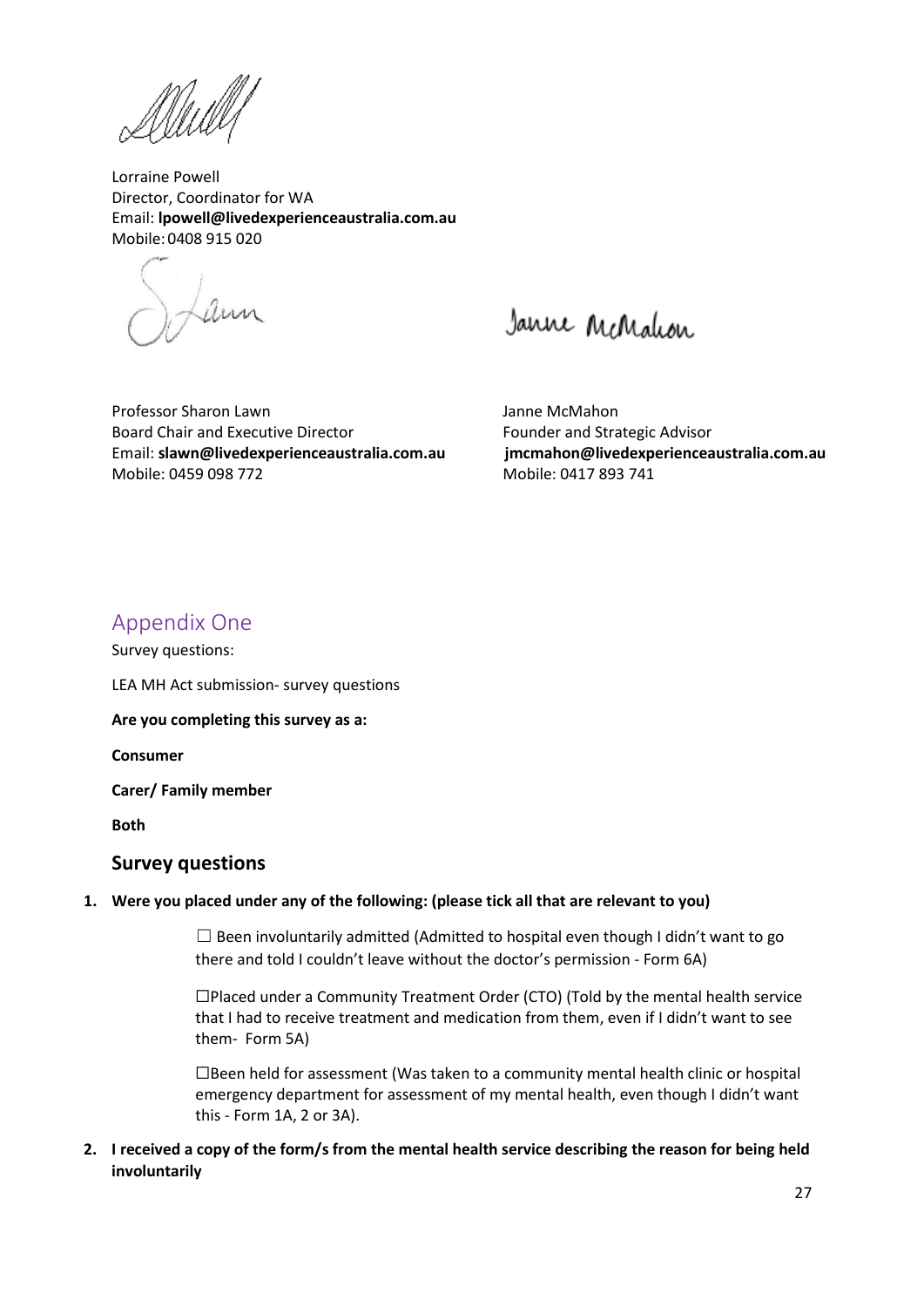Yes No Can't remember

#### 3. **Did you receive a copy of your rights under the Act**

Yes No Can't remember

#### 4. **Did you receive a copy of the Charter of Mental Health Care Principles**

Yes No Can't remember

#### **5. Were your rights and the Charter given to you and explained in a way you could understand?**

Yes No

If no- what would have helped

Please comment:

6. **Do you believe your rights were respected and upheld**?

Yes

No

Would you like to tell us more about what happened?

Please comment:

**7. Did you have mixed experiences regarding your rights with different workers?**

Yes No

Please comment:

*8.* **Was there any type of worker who was better at ensuring your rights were upheld?** (ie nurse, psychiatrist, psychologist, other)

Please comment: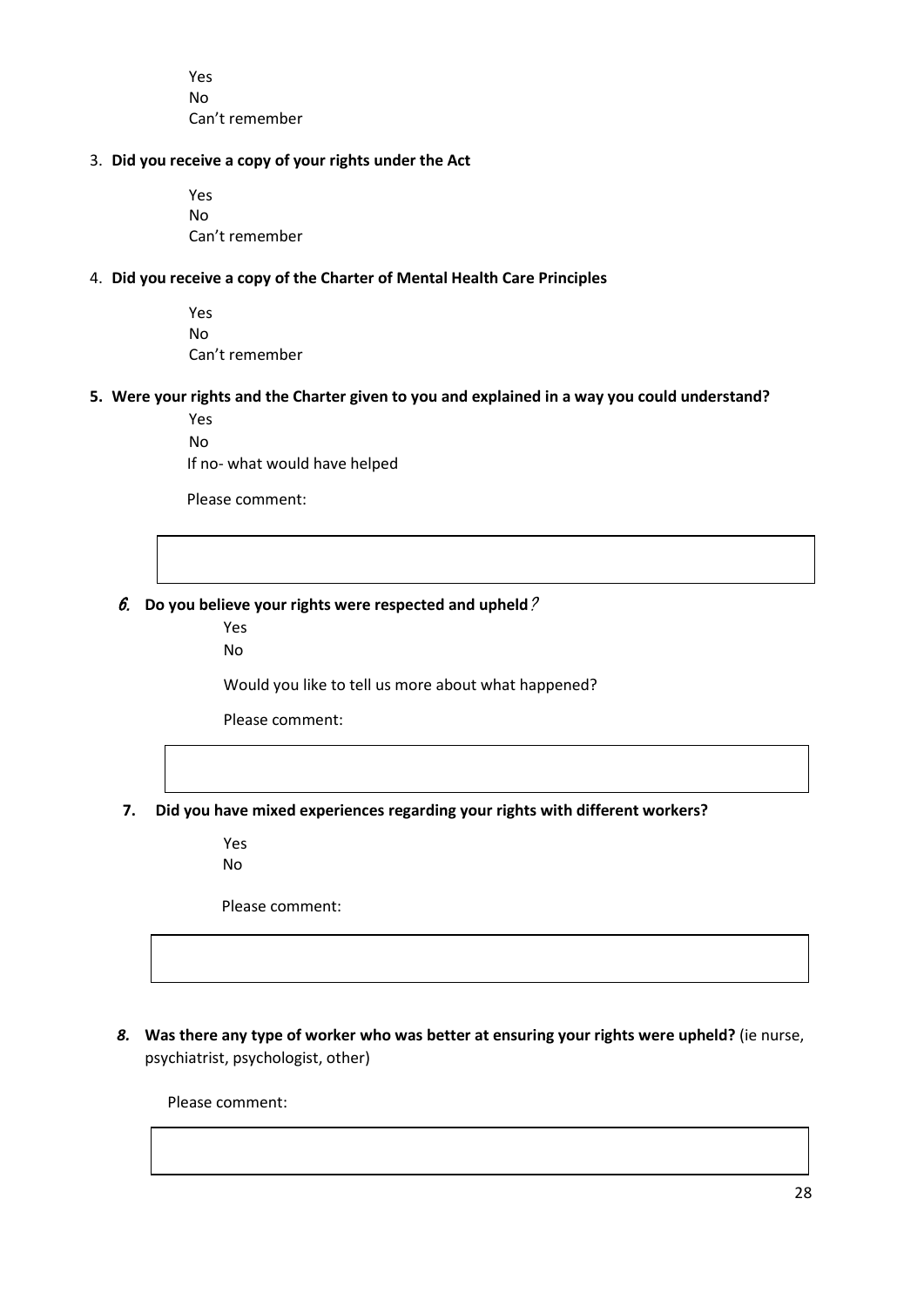- *9.* **Did you understand where you could go to for help in understanding and upholding your rights?**
	- Yes No

#### *10.* **If yes, did you access help?**

Please comment:

#### *11.* **If yes, where did you go?**

Please comment:

- **12. Often, people are placed under the Act after attending an emergency department (ED). Did you go to an ED?**
	- Yes No

#### *13.* **How long were you there for?**

Please comment:

#### **14. How were you transported to the inpatient unit?**

Personal vehicle Police Ambulance Transport service Other – please comment

#### **15.Were things explained to you in a way you could understand at each step in your experience?**

(please tick those relevant to you) **being taken to ED**

> Yes No N/A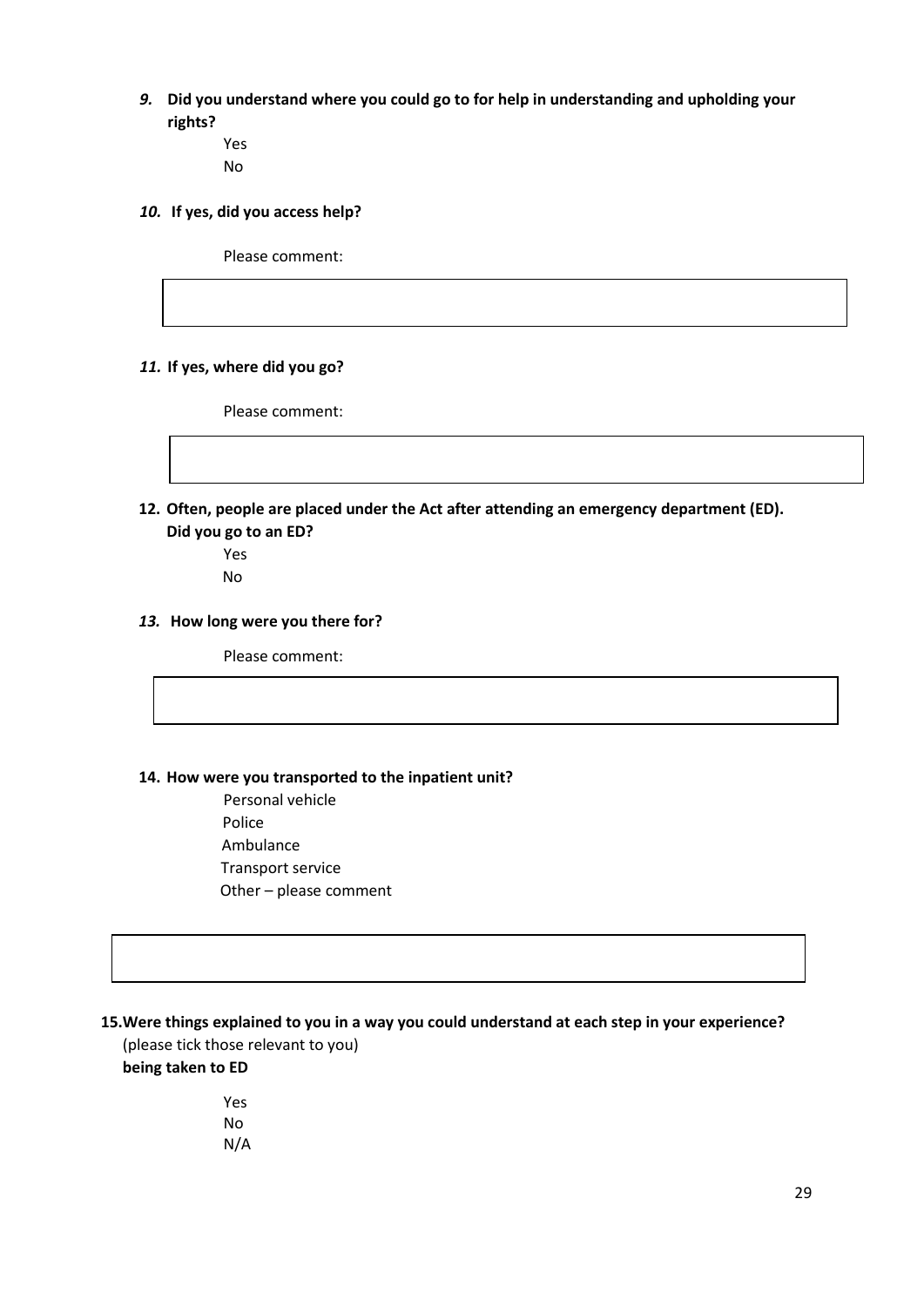#### **assessment whilst there**

Yes No N/A

#### **transfer to and arrival in inpatient unit**

Yes No N/A

#### **16. Is there anything which would have made your experience better?**

Please comment:

**17. When a person is being held involuntarily for an assessment/ examination, there is a requirement that this happens within the first 72 hours (3 days) (form 1A). Did you:**

#### **Receive a copy of the form?**

Yes No Can't remember N/A

#### **Receive an assessment within the 72 hours?**

Yes No Can't remember

#### **If you didn't, how long did it take?**

Please comment:

#### **Did the doctor/ psychiatrist do the assessment in**

Person Over the phone Video conference or teleconference?

Please tell us about the experience

#### **Under the Act, you have a right to request a second (further) opinion. Please tell us:**

#### **18. Did you request a second opinion?**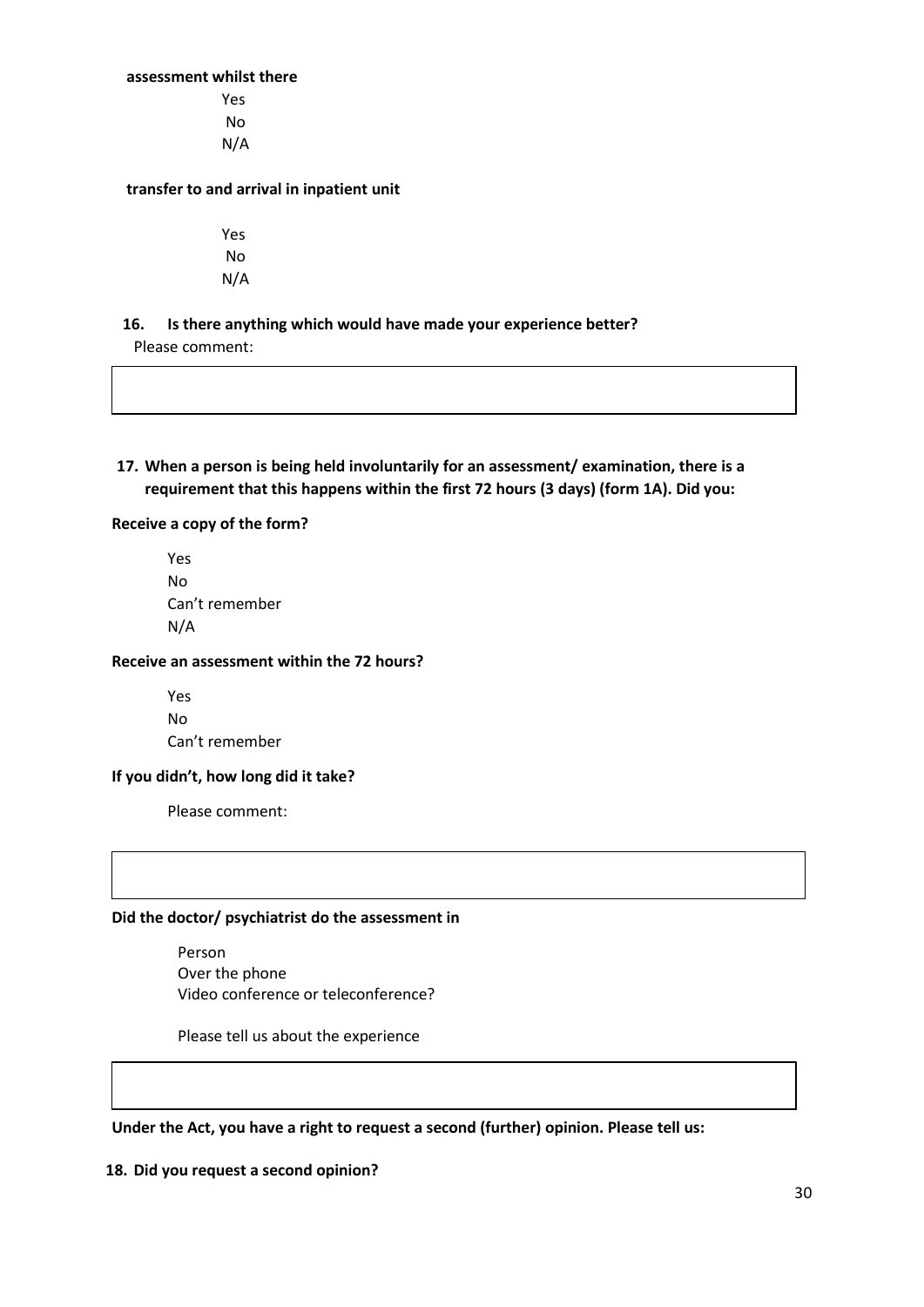Yes No

- **19. If you also receive care from a private practice clinician/ psychiatrist/psychologist, were you able to have them included in this process?** 
	- Yes No N/A
	- **20. If you requested a further opinion, how was that arranged and how long did it take?**  Please comment:

**21. Did you have trust and confidence in that second opinion?** 

Yes No

**22. Did anything change from the result of that second opinion?** 

Yes No

what and/ or why? Please comment:

**23. Is there another way you think a second/ further opinion could be obtained- how?** 

- **24. The Mental Health Act 2014 (Act) (s.185) states that any involuntary patient, or any person under a community treatment order (CTO) is required to have a treatment, support and discharge plan (TSD Plan).**
- **25. Did you know there was a TSD Plan for your care**?
	- Yes No Can't remember
- *26.* **Were you and/or your family/ carer included in the development of your plan***?*

Yes No

**27. Were your views and opinions included in the plan?** 

Yes No Partially (to some extent)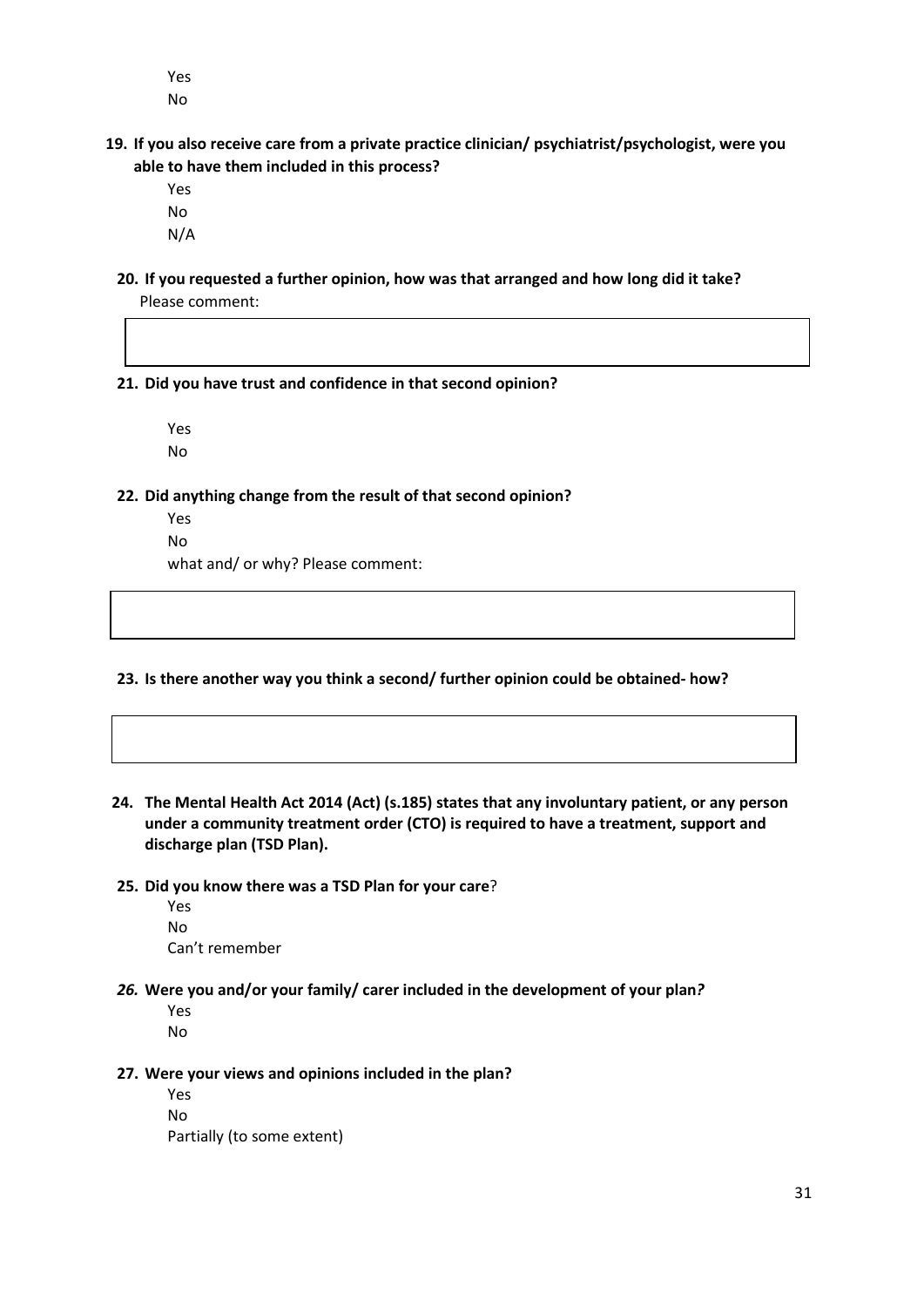#### **28. How long did it take for you (and your carer) to be aware of your TSD plan?**

Immediately Within a day 2-3 days longer

#### **29. Was your TSD plan reviewed every three months?**

Yes No Don't know

#### **30. Did you receive a copy of your TSD plan?**

Yes No Can't remember

#### **31. Did other people who support you/ services you attend get involved in your TSD plan?**

Yes No Some All Don't know

- **32. Anything else you would like to tell us about your treatment support and discharge plan?** Please comment:
- **33. For many people, their ongoing mental health support is provided in the community, either by a private Doctor/ therapist/ psychologist or their GP, or both**. Tell us about how the involvement and communication between the team who has/ is treating you under the involuntary treatment order happens with your community-based practitioner.

Please comment:

**34. Do you think you had enough time with the clinical staff to talk about things that were worrying you?**

Yes No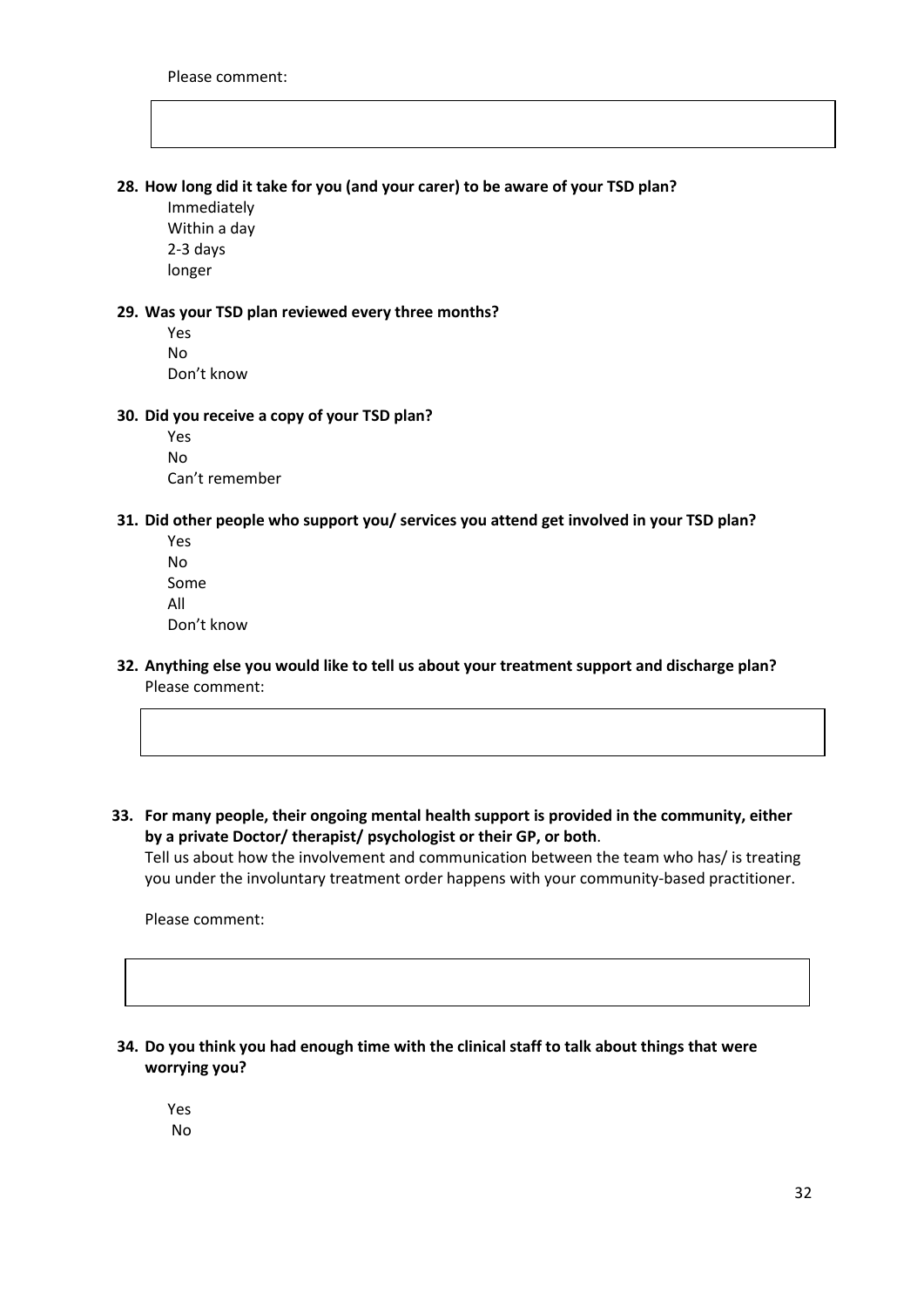**35. Do you have any other thoughts on the WA Mental Health Act and how it works or doesn't for you?**

What is being done well, what would you like to see done differently, and what do you think supports or blocks changes?

Please comment:

**36. For some, being placed under an order is a positive experience, or there are some positive experiences people have while being treated involuntarily.** 

Please tell us about something that was done well and you would like to see more of.

#### **37. Do you have any other comments about the Mental Health Act 2014 review?**

Please comment:

**Thank you that now concludes this survey, BUT**

**Would you like to be interviewed by phone or zoom to discuss issues related to the WA Mental Health Act? (If so, Lorraine Powell LEA's Director and WA coordinator would speak with you)**

No

Yes (please provide your name and email address below)

**Would you like to enter the draw to win a \$50 gift voucher, please provide your details below:**

**Demographics**